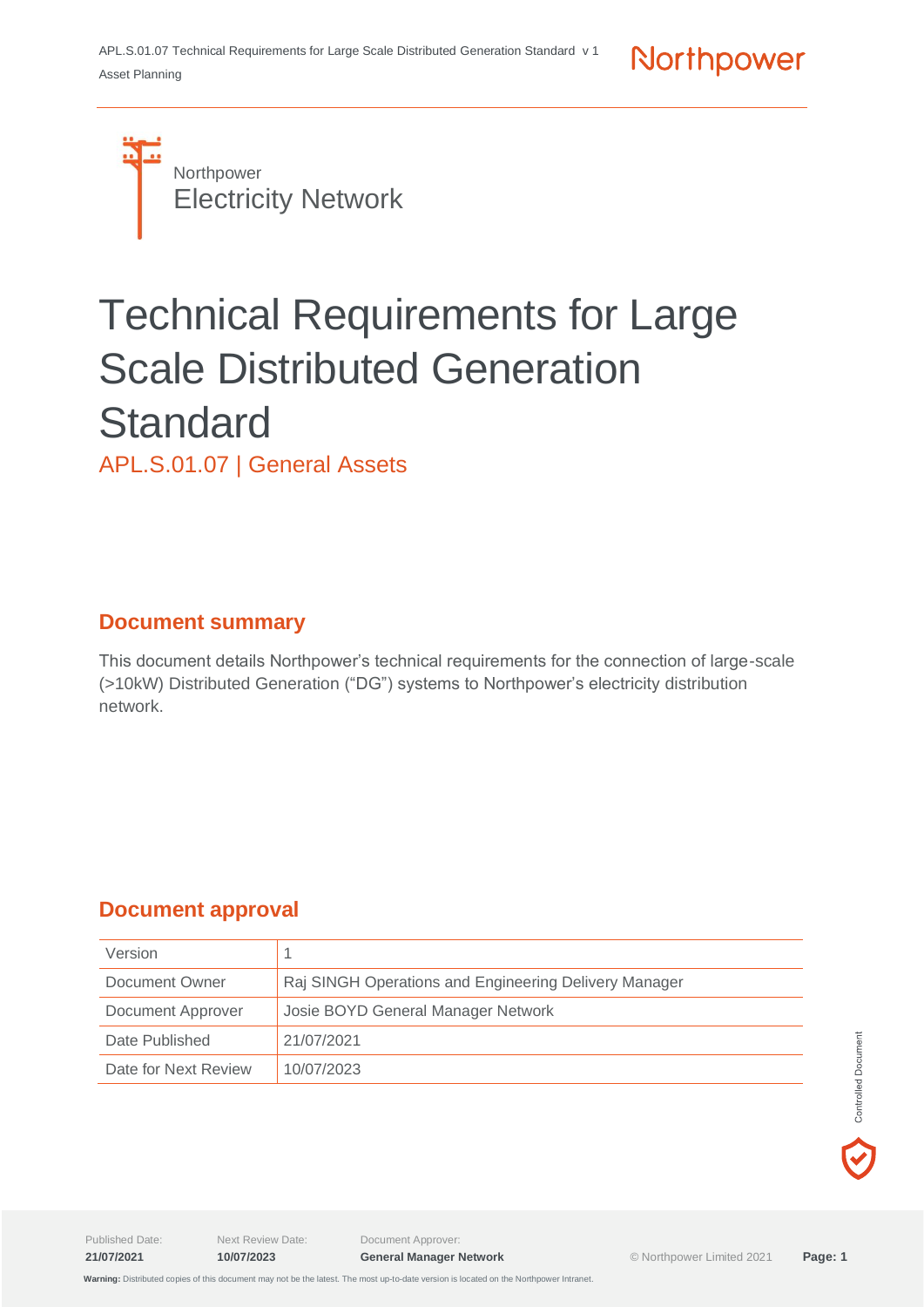# Table of contents

| 1.0  | <b>Introduction</b>                                                    | 4              |
|------|------------------------------------------------------------------------|----------------|
| 1.1  | Purpose                                                                | 4              |
| 1.2  | Scope                                                                  | $\overline{4}$ |
| 1.3  | Application                                                            | 4              |
| 2.0  | <b>References</b>                                                      | 5              |
| 3.0  | <b>Definitions</b>                                                     | 6              |
| 4.0  | <b>Health, Safety and Environment</b>                                  | 7              |
| 4.1  | <b>Public Safety Risk</b>                                              | $\overline{7}$ |
| 4.2  | <b>Customer Equipment Damage Risk</b>                                  | $\overline{7}$ |
| 5.0  | <b>Technical Requirements</b>                                          | 8              |
| 5.1  | Network headroom capacity to host new or increased generation capacity | 8              |
| 5.2  | Network Islanding                                                      | 8              |
| 5.3  | <b>Protection systems</b>                                              | 9              |
| 5.4  | Synchronising                                                          | 10             |
| 5.5  | <b>Power Quality</b>                                                   | 10             |
| 5.6  | Fault Ride Through                                                     | 11             |
| 5.7  | Approval & Information                                                 | 11             |
| 5.8  | <b>HV Network Neutral Earthing</b>                                     | 11             |
| 5.9  | <b>Multiple Generators</b>                                             | 11             |
| 5.10 | Generator fault and frequency decrease ride through                    | 12             |
| 6.0  | <b>Northpower's Operational requirements</b>                           | 12             |
| 7.0  | <b>Standby Generation</b>                                              | 13             |
| 8.0  | <b>Network Study Report Requirements</b>                               | 13             |
| 9.0  | <b>Initial Application</b>                                             | 14             |
| 10.0 | <b>Final Application</b>                                               | 16             |
| 11.0 | <b>Notice of intention to proceed</b>                                  | 16             |
| 12.0 | <b>Pre Commissioning (Pre-Connecting) Requirements</b>                 | 16             |
| 13.0 | <b>Post Commissioning and Ongoing Maintenance Requirements</b>         | 17             |
| 14.0 | <b>After Connection</b>                                                | 17             |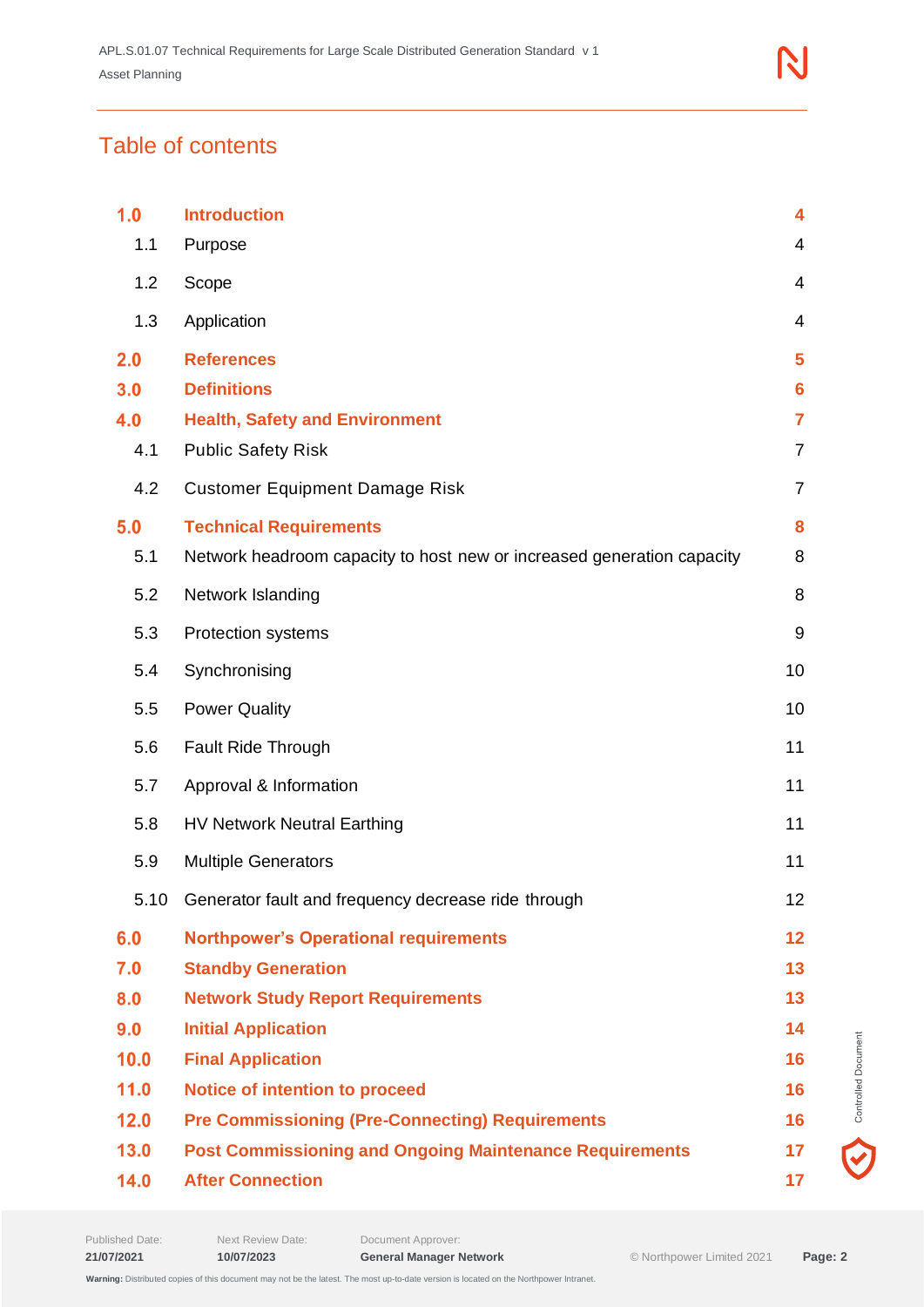| 15.0<br><b>Document Review History</b>                                                                     | 18  |
|------------------------------------------------------------------------------------------------------------|-----|
| <b>Appendix A - DG Protection Requirements</b>                                                             | 19  |
| Appendix B - Initial Application Form for Connection of Distributed Generation<br><b>Greater than 10kW</b> |     |
| Appendix C - Final Application Form for Connection of Distributed Generation<br><b>Greater than 10kW</b>   | 26. |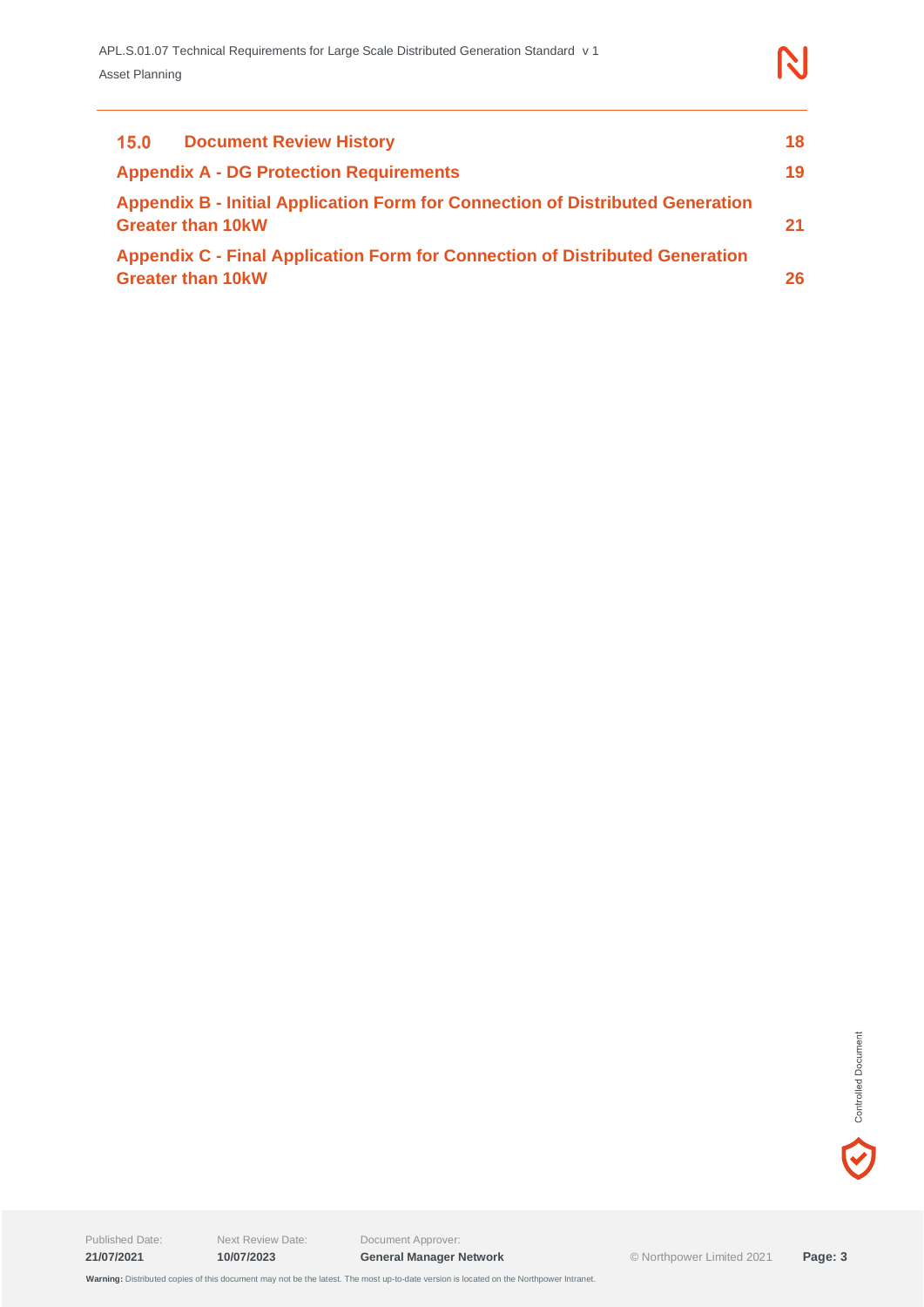# <span id="page-3-0"></span>**1.0 Introduction**

#### <span id="page-3-1"></span>1.1 Purpose

This Standard provides Northpower's requirements relevant to the performance, power quality, network capacity, testing, safety and maintenance of generation connected to Northpower's network.

This Standard also defines the minimum protection and control requirements.

A Distributed Generator Owner meeting the minimum requirements as set out in this document does not exempt the Distributed Generator Owner from the associated safety responsibilities and mandatory responsibilities under New Zealand regulations or under New Zealand Codes of Practice.

#### <span id="page-3-2"></span>1.2 Scope

The scope of this Standard details Northpower's core technical requirements for the connection of 'large-scale' (>10kW) Distributed Generation (DG) systems, including battery storage systems.

This Standard applies only to generation covered under part 6 of the Electricity Industry Participation Code. Typically this does not include standby generation, which cannot feed power into Northpower's network – covered by AS/NZS 3000.

#### **Exclusions:**

The connection of generation via inverters with capacities less than 10kVA (small-scale DG) connected to Northpower's network.

For connections, less than 10kW refer to:

 APL.S.01.06 Technical Requirements -Connection of Small Scale Distributed Generation (Standard).

#### <span id="page-3-3"></span>1.3 Application

This document applies to Northpower network staff involved in processing DG applications and the approval process. Furthermore, it applies to all operators of DG within the scope mentioned above, which is to be connected to Northpower's electricity network.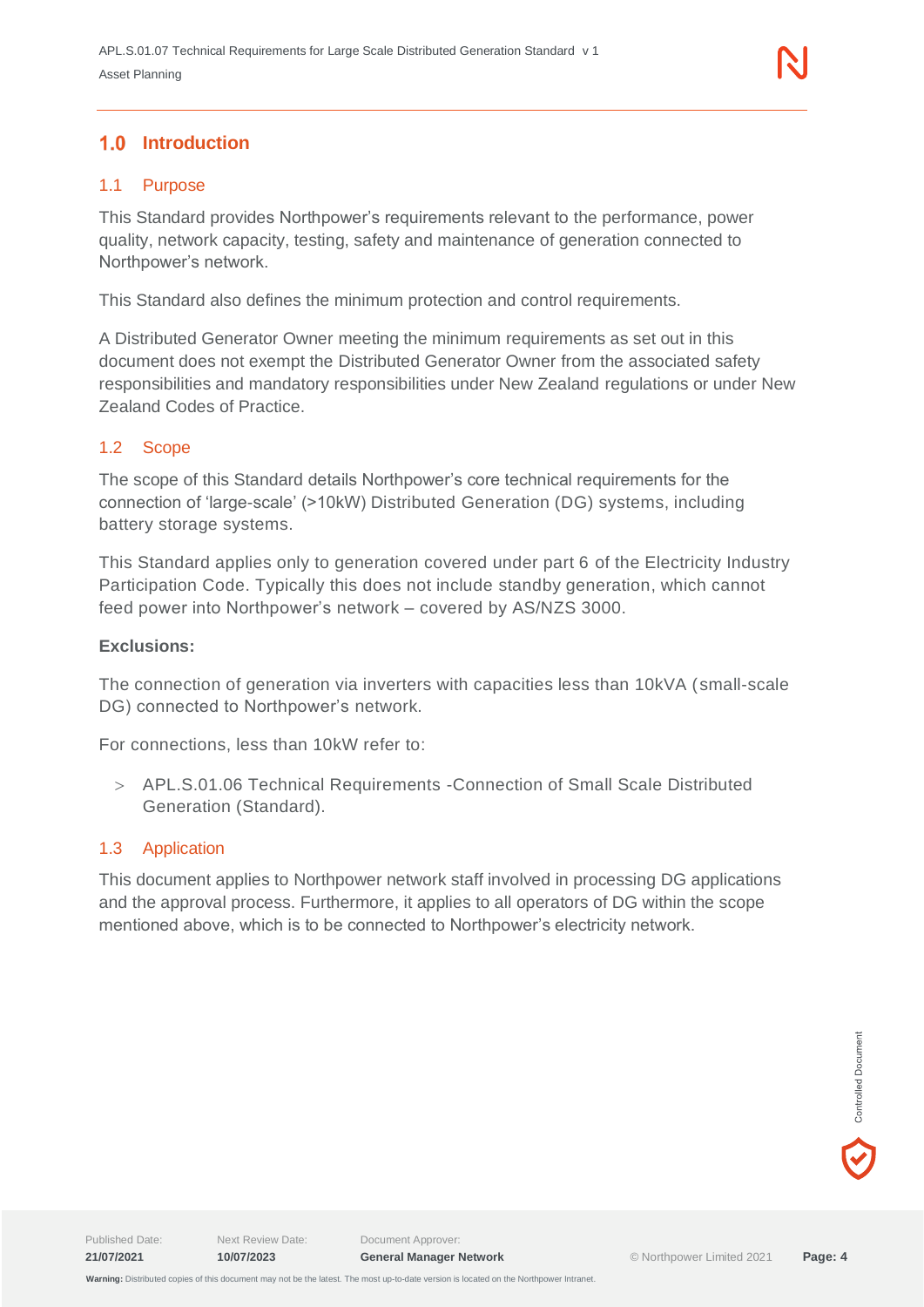# <span id="page-4-0"></span>2.0 References

| <b>Internal Reference</b> | <b>Details</b>                                                                                   |
|---------------------------|--------------------------------------------------------------------------------------------------|
| APL S.01.06               | <b>Technical Requirements - Connection of Small-Scale Distributed</b><br>Generation (Standard)   |
| APL.T.01.01               | Initial Application Form for Connection of Distributed Generation Greater<br>than 10kW (Form)    |
| APL.T.01.02               | Final Application Form for Connection of Distributed Generation Greater<br>than 10kW (Form)      |
| CST.S.00.02               | New LV Service Connections (procedure)<br><b>Note:</b> Section 10 details Distributed Generation |
| ENS 02.01.115             | <b>Power Quality Guidelines</b>                                                                  |
| NET.NP.00.03              | Congestion Management Policy - Distributed Generation                                            |

| <b>External Reference</b>                                                 | <b>Details</b>                                                                                            |
|---------------------------------------------------------------------------|-----------------------------------------------------------------------------------------------------------|
| Electricity (Safety)<br>Regulations                                       | NZ Electricity (Safety) Regulations as updated                                                            |
| <b>AS/NZS 3000</b>                                                        | Electrical Installations, known as the Wiring Rules as updated                                            |
| AS/NZS 4777.1:2016                                                        | Grid connection of energy systems via inverters, Part 1: Installation<br>requirements                     |
| AS/NZS 4777.2:2015                                                        | Grid connection of energy systems via inverters, Part 2: Inverter<br>requirements                         |
| AS/NZS 3010:2017                                                          | Electrical installations - Generating sets                                                                |
| NZECP 35                                                                  | <b>Power Systems Earthing</b>                                                                             |
| AS/NZS 61000 / IEC<br>61000 suite of<br>standards                         | Electromagnetic compatibility (EMC), Suite of Power Quality Standards                                     |
| EEA (NZ) Connection<br>of Small-Scale Inverter<br><b>Based Generation</b> | Guideline for the Connection of Small-Scale Inverter based Distributed<br>Generation                      |
| EEA (NZ) Power<br><b>Quality Guidelines</b>                               | Guidance and advice on power quality to meet the requirements of<br>Electricity (Safety) Regulations 2010 |
| EEA (NZ) Connection<br>of Generation Plant                                | Guide for the Connection of Generation Plant                                                              |
| IEC 60255 suite of<br>standards                                           | Measuring relays and protection equipment (All relevant Standards)                                        |
| IEC 60068 suite of<br>standards                                           | <b>Environmental testing</b>                                                                              |
| The Code                                                                  | Electricity Industry Participation Code 2010 as updated                                                   |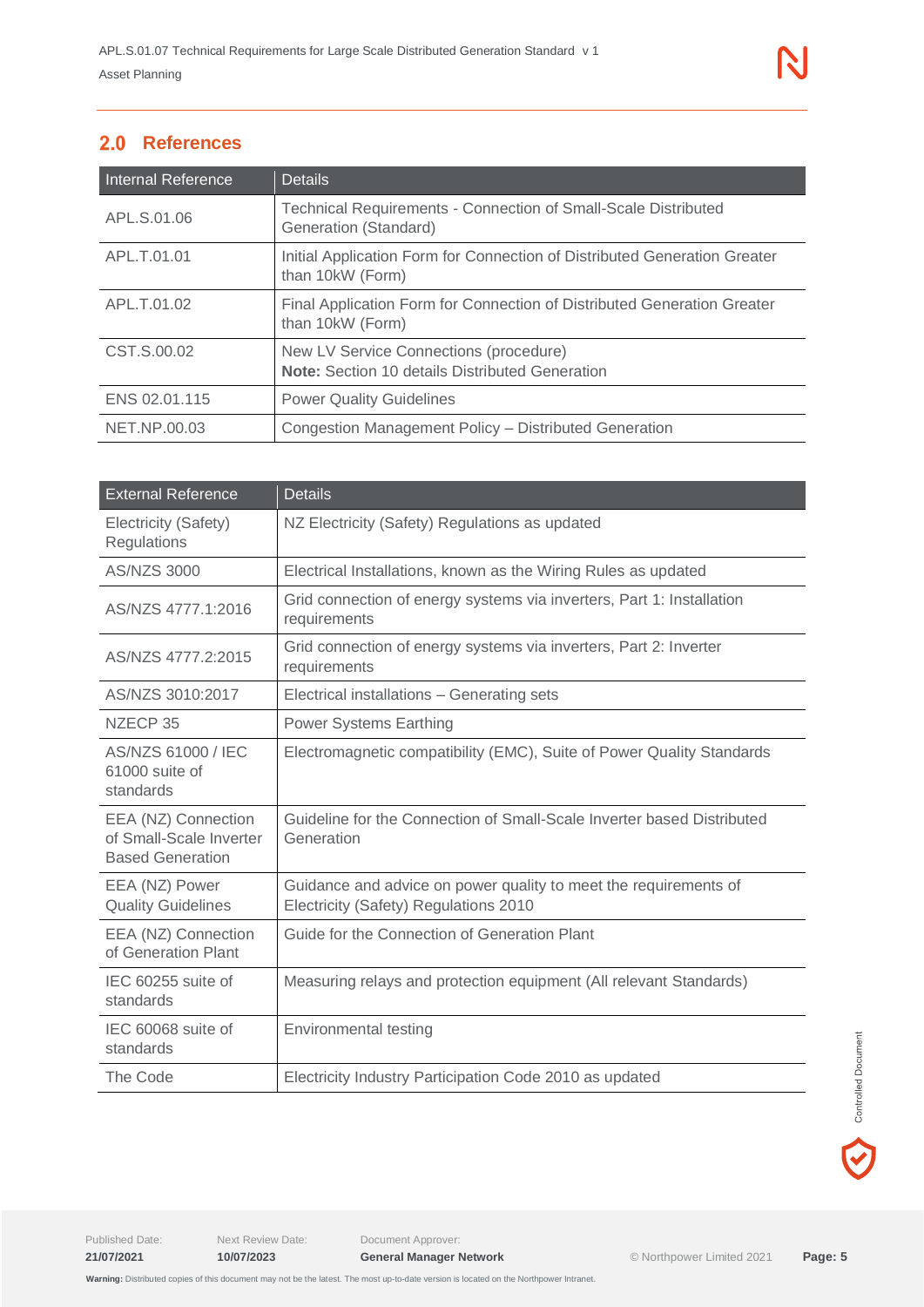# <span id="page-5-0"></span>**Definitions**

| Terminology                                         | <b>Definition</b>                                                                                                                                                                                                                                                                                                                                                                                                                              |  |
|-----------------------------------------------------|------------------------------------------------------------------------------------------------------------------------------------------------------------------------------------------------------------------------------------------------------------------------------------------------------------------------------------------------------------------------------------------------------------------------------------------------|--|
| <b>Active Anti-Islanding</b><br>protection          | It is a method used to detect a network island when the network load<br>matches the generator output (or multiple generators) output. AS/NZS<br>4777.2 describes three methods.                                                                                                                                                                                                                                                                |  |
| <b>Distributed Energy</b><br><b>Resources</b>       | A Distributed Energy Resource (DER) is any resource connected to the<br>distribution network that generates (produces) electricity, typically from<br>renewable energy resources, e.g. generation from solar or wind.                                                                                                                                                                                                                          |  |
| <b>Distributed Generation</b><br>(DG)               | Means equipment used, or proposed to be used, for generating electricity<br>that is:<br>connected, or proposed to be connected, to the network or to a<br>$\bullet$<br>Customer installation which is connected to the network; and<br>is capable of injecting electricity into the network.<br>$\bullet$<br>This includes electric vehicles (EV) or battery storage systems capable of<br>exporting (injecting) electricity into the network. |  |
| <b>Distributed Generator</b><br>Owner               | A customer becomes a DG owner and is responsible for ensuring their DG<br>system is safe and compliant for generation.                                                                                                                                                                                                                                                                                                                         |  |
| Generation                                          | For this document, generation includes all types of generation,<br>including traditional synchronous generation, inverter-based<br>generation, Distributed Energy Resources, standby generation,<br>emergency generation, energy storage, e.g. battery and<br>Non-Exporting Generation.                                                                                                                                                        |  |
| <b>High Risk Generation</b>                         | Includes any generation connected to Northpower's network, that has<br>the potential (including combined with existing generation) to sustain a<br>network island on any part of Northpower's network for longer than<br>2 seconds.                                                                                                                                                                                                            |  |
| Network island or<br>islanding                      | A condition in which a portion of the Northpower's network, while<br>electrically separated from the rest of the Northpower's network,<br>remains energised by one or more generators.                                                                                                                                                                                                                                                         |  |
| Neutral voltage<br>displacement<br>protection (NVD) | Also known as residual voltage protection (ANSI code 59N). Used to<br>detect single phase to earth faults on an unearthed neutral network,<br>there being no zero-sequence current contribution from the energising<br>source for conventional current-based (residual current) protection to<br>detect an earth fault.                                                                                                                        |  |
| Non-Exporting<br>Generation                         | A generation used to offset customer load that does not export<br>electricity into Northpower's network.                                                                                                                                                                                                                                                                                                                                       |  |
| Point of Common<br>Coupling (PCC)                   | Also known as point of common connection. This is the point at which<br>the generator is connected to Northpower's network.                                                                                                                                                                                                                                                                                                                    |  |
| <b>ROCOF</b>                                        | Rate of Change of Frequency protection.                                                                                                                                                                                                                                                                                                                                                                                                        |  |
| Synchronised or<br>Synchronising                    | Synchronised is when two network points have the same voltage<br>magnitude and frequency and zero phase difference. Synchronising is<br>the act of bringing two separated points of the network into<br>synchronism. A generator synchronised with the network is not<br>necessary connected to the network.                                                                                                                                   |  |
| <b>System Operator</b>                              | The system operator is responsible for coordinating electricity supply<br>and demand in real-time in a manner that avoids fluctuations in<br>frequency or disruption of supply.                                                                                                                                                                                                                                                                |  |

V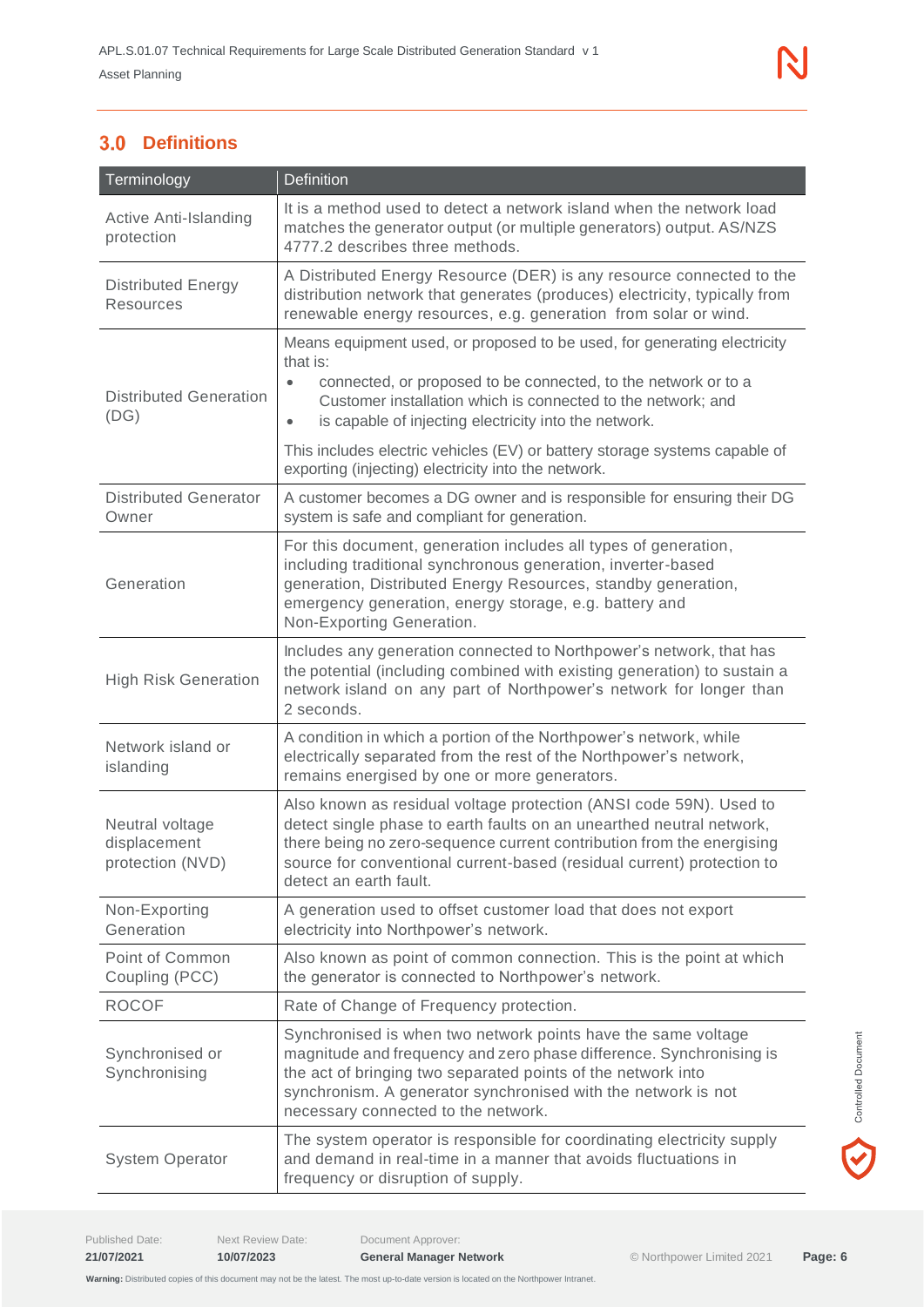# <span id="page-6-0"></span>**Health, Safety and Environment**

Written approval must be obtained before any generation can be connected to Northpower's network, whether permanent, temporary, or upgrading existing generation capacity (including Distributed Energy Resources and energy storage).

Generation connected to Northpower's network (either directly or via an inverter) poses a potential public safety risk and presents additional risk of damaging another customer or network equipment.

# <span id="page-6-1"></span>4.1 Public Safety Risk

The potential for a generation to continue generating on Northpower's network (particularly on a faulted network) after Northpower's upstream circuit breaker/s have opened (or tripped) creates a potential public electrocution risk. This risk is higher on overhead networks. The following risk factors need to be evaluated for each prospective generation connection and mitigation measures implemented for each risk:

- a) Public safety (downed conductor) risk for generation connected to Northpower's Overhead Network (includes upstream overhead and likely back-feed overhead).
- b) Sustained Network Islanded risk. If the generation or the generation in combination with other network generation can sustain an island of part of Northpower's network.
- c) A combination of the above two factors poses an increased risk.

#### <span id="page-6-2"></span>4.2 Customer Equipment Damage Risk

In the event where generation (or when generation in combination with a cluster of other Distributed Energy Resources) does not trip out immediately following the onset of a network island (generation continues to power a location when the electrical grid is no longer present), an unchecked extreme over-voltage transient fault could result in widespread equipment damage to customer's connected to Northpower's network in the immediate vicinity of the generator.

The following risk factors for generation output (or the combination of a cluster of generation outputs) that may result in network over-voltages:

- a) Over-voltage due to large DG connected to rural overhead 11kV networks, particularly during low network load periods.
- b) Large solar generation connected to the network during an unusually low network midday summer load (too low to offset the generation output), e.g. during holidays.

Growth of inverter-based generation connected to Northpower's network is anticipated, particularly solar and battery storage-related generation. Therefore, when evaluating a generator's ability to sustain a network island, allowance must be made for the addition of future generation, and prudent future-proofing measures should be included to safeguard against a significant future risk.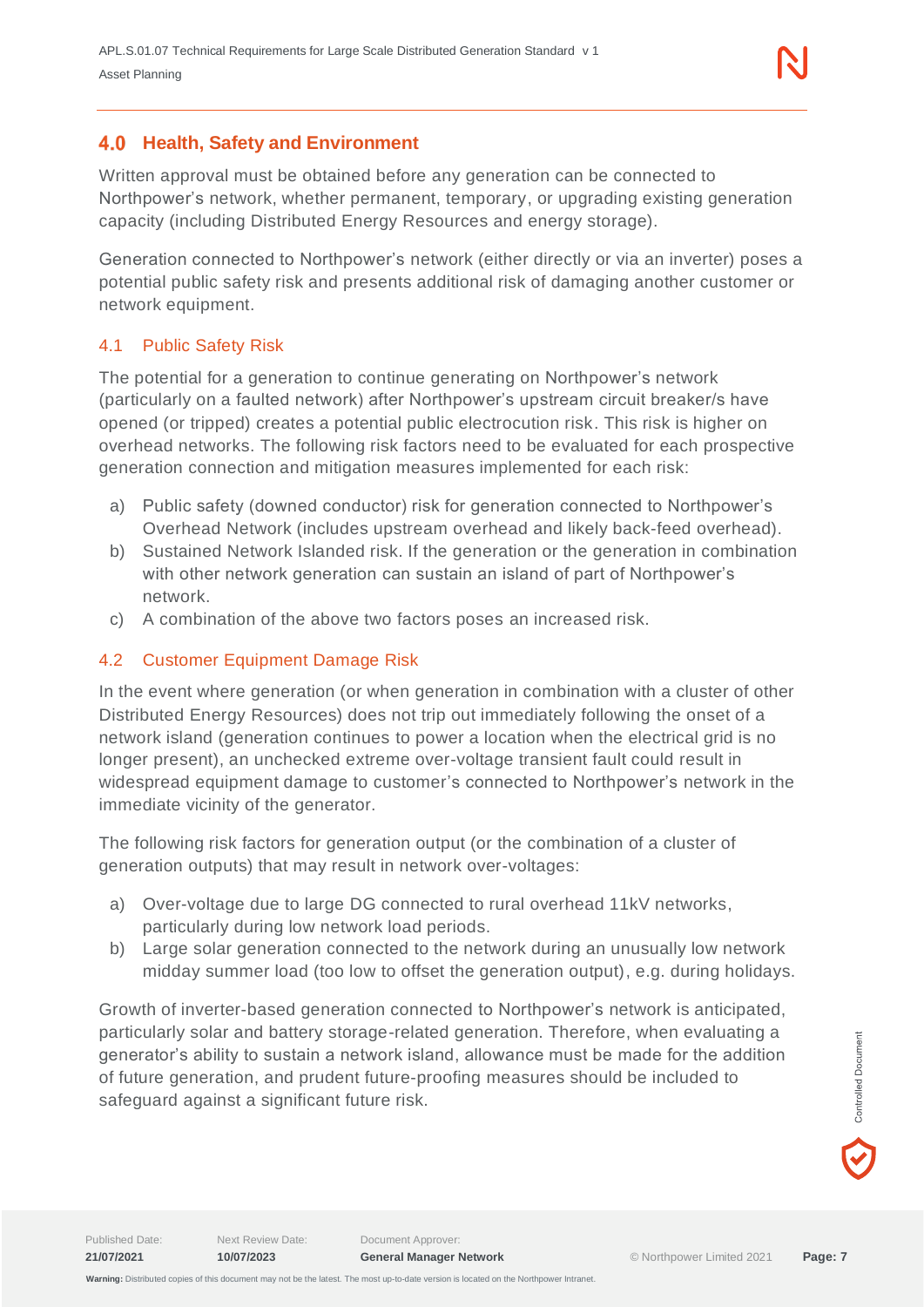

# <span id="page-7-0"></span>**Technical Requirements**

All generation must:

- Meet all relevant statutory and regulatory requirements and comply with all applicable safety codes, standards and guides
- Comply with Northpower's requirements in this standard

#### <span id="page-7-1"></span>5.1 Network headroom capacity to host new or increased generation capacity

Generation can only be connected if the required network capacity can host (support) the generation capacity.

The assessment of headroom capacity to host the generation capacity is the first step in approving a generator connection. Depending on the size of generation, a further detailed capacity study may be required.

This network assessment is based on whether the existing network has sufficient margin to accommodate proposed generation, this includes:

- The thermal rating of network assets and fittings
- The impact on the network voltage (steady state and dynamic) for inverter based DG, Volt Var and Volt Watt compensation is required in accordance with AS/NZS 4777.2
- The fault rating of the network assets and fittings
- Compatibility of the proposed generation
	- o Frequency
	- o Voltage
	- o Number of phases

The capacity assessment will also consider prior generation applications not yet connected to the network.

#### <span id="page-7-2"></span>5.2 Network Islanding

The generation shall not energise any part of Northpower's network that is disconnected from the rest of Northpower's network. The only exception would be specific network assets or fittings on the generation side of the synchronising point. There is nothing to preclude the generation self- supplying load that is part of the generation plant or installation that the generation is connected into.

Anti-islanding protection should be capable of disconnecting the generation within 2 seconds.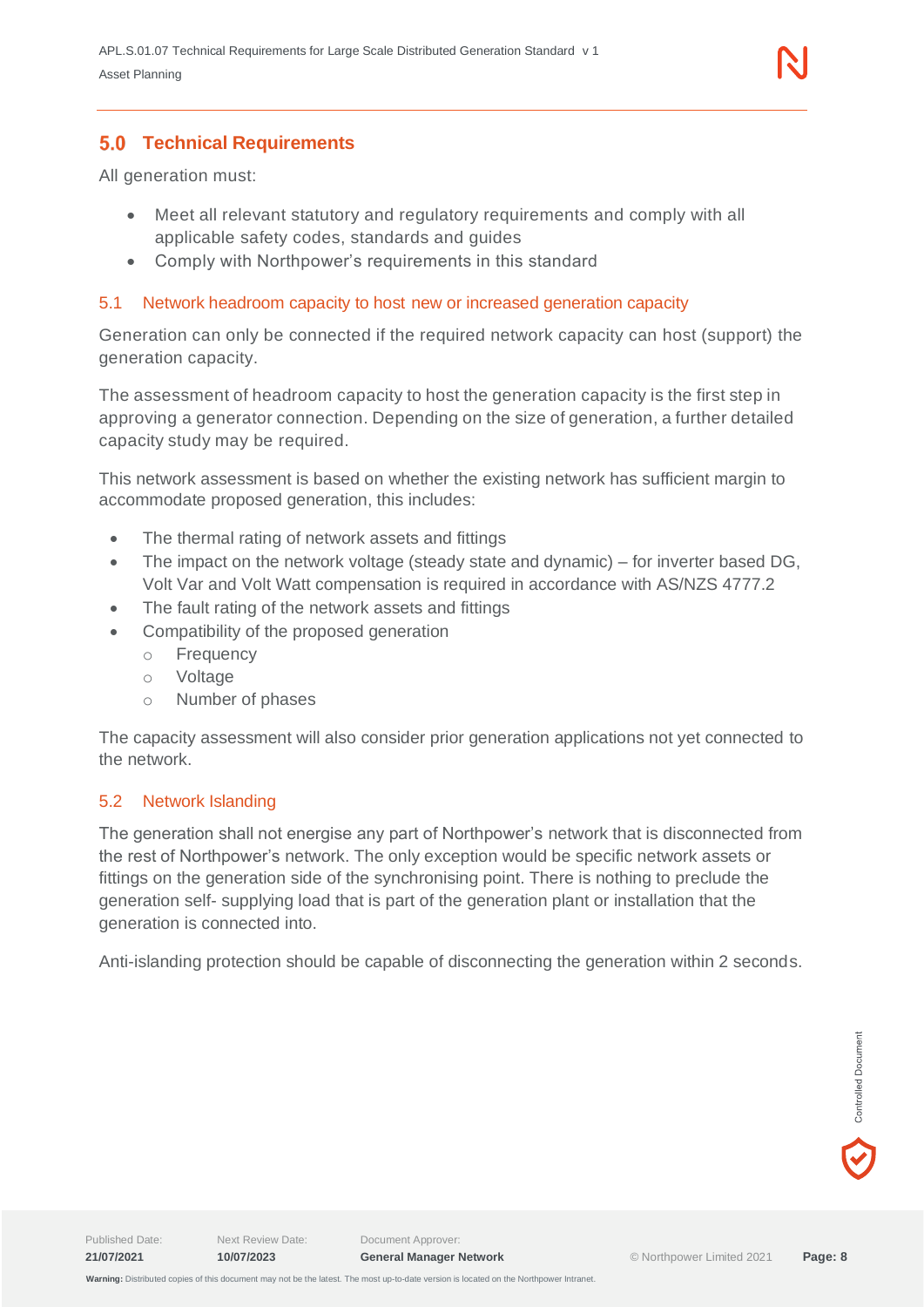#### <span id="page-8-0"></span>5.3 Protection systems

The Distributed Generator Owner shall ensure that all their equipment is adequately protected from the generation risks (mentioned above) and that all elements of the protection including associated inter-tripping, and DC supplies are available at all times. The health of the tripping supply shall be continuously monitored (i.e. trip circuit supervision). Unavailability of the protection and associated equipment shall require the generation to be immediately taken out of service.

The protection systems need to detect and disconnect from the network for both faults in the network and in the generation system. The faults include but are not exclusive to:

- Phase Phase faults
- Phase Farth faults
- Loss of a phase

There is a specific requirement to coordinate the protection between Northpower's network and the generation, this will be specified in the detailed design phase.

Each generator shall meet AS/NZS 4777.1 and AS/NZS 4777.2 passive anti-islanding settings for:

- Over-voltage (>V)
- Under-voltage  $(<\vee$ )
- Over-Frequency (>F)
- Under-Frequency (<F)

Each generator or within the customer's central protection, shall have at least one of the following anti-islanding protection methods:

- Active anti-islanding method as per AS/NZS 4777.2.
- ROCOF or Vector Shift.
- Communication based method to actively detect the formation of an upstream island by the upstream circuit breakers open status
- Reverse Power (Only applicable to Non-Exporting Generation to detect power flow into Northpower's network)

Anti-islanding protection methods are not fail safe and therefore in addition to the above, HV (11kV) Neutral Voltage Displacement (NVD) protection (or other equivalent protection) will be required if any part of the upstream HV network (including any alternative network) is overhead line and can remain livened after network feeder protection has tripped.

If a Northpower owned PCC circuit breaker is installed having the required protection elements and SCADA, then the Distributed Generator Owner does not need to provide central protection in addition to generator protection.

**Note**: Northpower PCC protection does not exclude the Distributed Generator Owner from the requirement of providing generator protection; their DG must contain at least one active anti-islanding protection method.

Controlled Document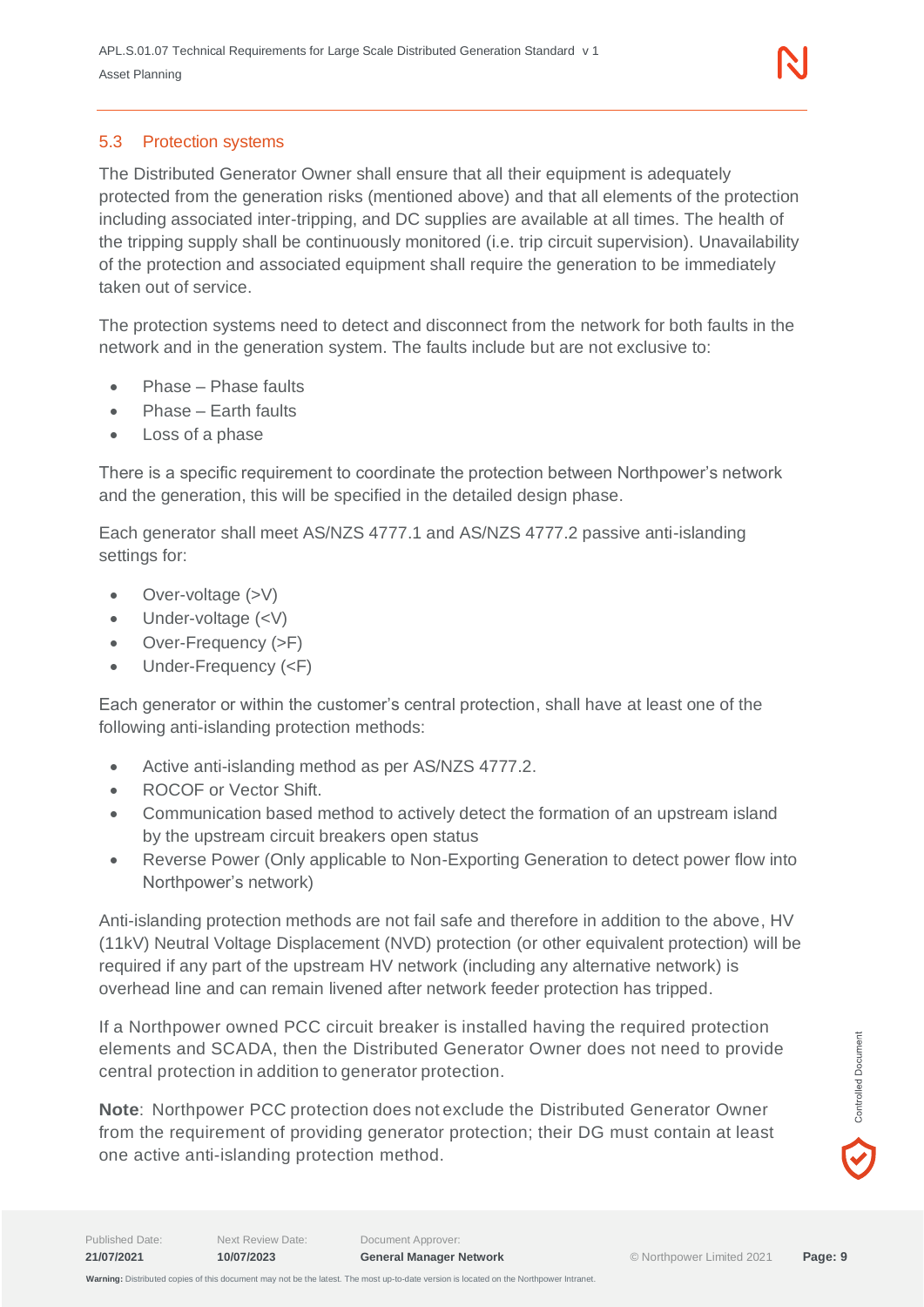Suitable protection settings shall be determined as part of the Study Report. In instances where a study report is not required, suitable protection settings shall be advised (at the generator-owner's cost) by a Protection Consultant engaged by Northpower meeting the same requirements as is required of the protection study (refer to section 8.0 for further details on Study Report).

# <span id="page-9-0"></span>5.4 Synchronising

All generator synchronising to the network shall be the responsibility of the generator-owner and Northpower will not be responsible for any damage resulting from out-of-synchronised closing.

The generator owner shall provide and install synchronising at the generator circuit breaker(s). Synchronism checking shall be provided on all generator circuit breakers and any other circuit breakers, unless interlocked, that are capable of connecting the generator output to the network.

Prior to the initial connection of a generator/s to Northpower's network, the generator-owner and Northpower shall agree on the operational procedures necessary for synchronisation.

Northpower owned circuit breakers shall, in general, not be used for the final connection of the generation to Northpower's network (synch closing). Synch closing should be carried out across the generation-owner's circuit-breaker. However, as part of the bespoke design process Northpower will endeavour to configure interlocking on its PCC circuit breaker/s to prevent inadvertent out-of-synch closing.

# <span id="page-9-1"></span>5.5 Power Quality

The generator shall not inject DC current greater than 0.5% of full rated inverter output current into the PCC.

The generation system shall comply with Northpower's 'ENS 02.01.115 Power Quality Guidelines' in regards to Voltage sag, swells, flicker and harmonics. This guide is based on AS/NZS 61000 suite of standards, NZECP 36 and other industries' practices. In addition, 'Very Large Generation' (greater than 1MW) may have ramp rate limitations based on the response of Northpower on load tap changer response at the Regional and Zone Substations.

The generator shall not cause voltage flicker levels greater than the emission level allocations based on AS/NZS 61000 suite of standards including AS/NZS 61000 technical reports. The generator's capacity shall be considered the equivalent load capacity for the purposes of applying these standards.

The interconnection system shall have a surge withstand capability, both oscillatory and fast transient, in accordance with the test levels of IEEE/ANSI C62.41 category B3. The protective function equipment shall have a surge withstand capability, both oscillatory and fast transient, in accordance IEC 60255.

The livening of the generation system's electrical network from Northpower's network can produce power quality issues, particularly when energising transformers, therefore a dynamic switching study will need to need undertaken for some generation proposals.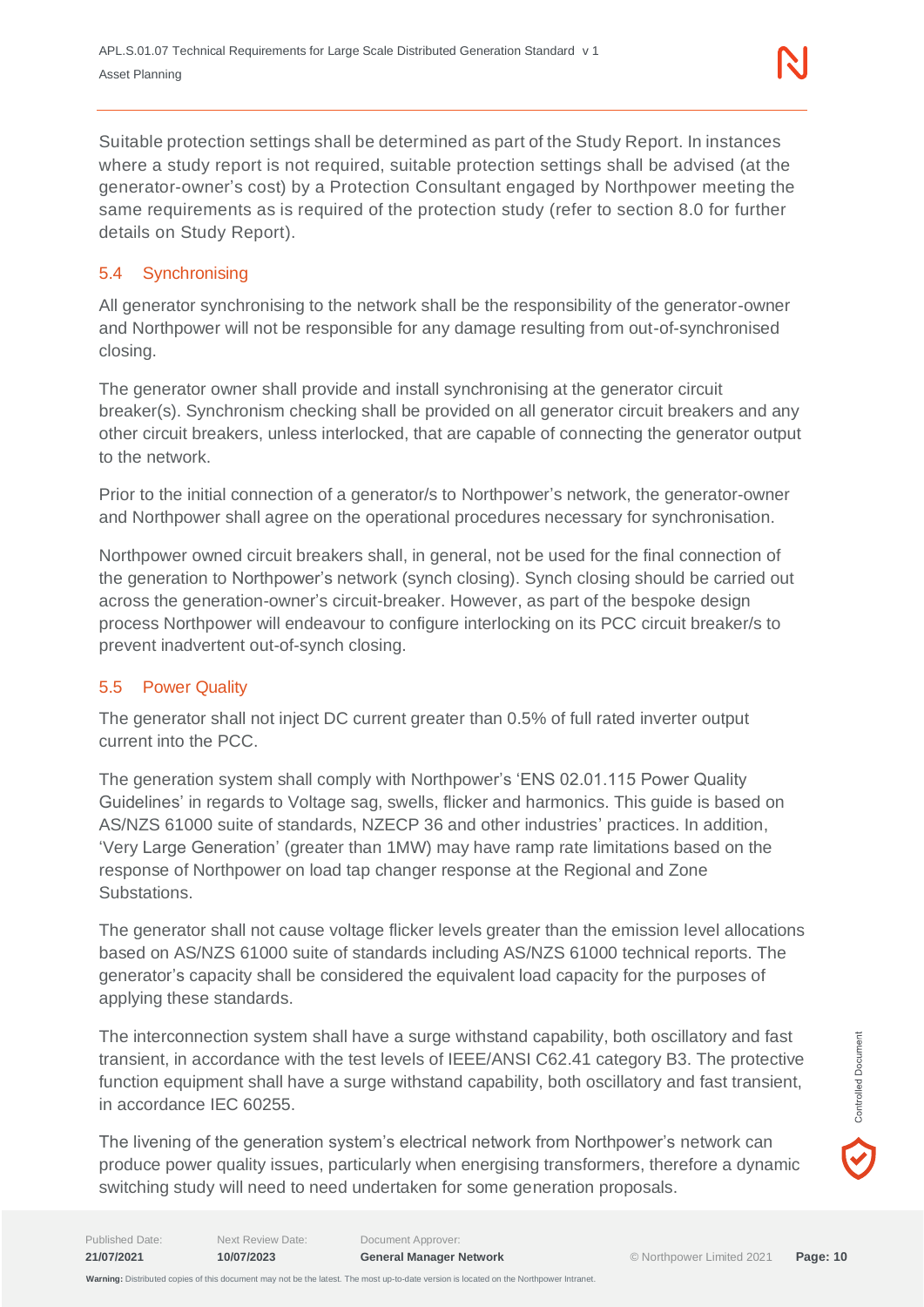All exporting generation greater than 1MW requires Northpower to install Power Quality Metering (PQM) at the PCC. Besides providing Power Quality recordings this metering is required for Northpower to determine its total response during under-frequency transient events to prove Northpower's compliance to the Electricity Authority and System Operator's load shedding requirements.

# <span id="page-10-0"></span>5.6 Fault Ride Through

For the stability of the Grid, it is important that generation can ride through voltage and frequency disturbance caused by Grid faults or unplanned events. The requirements are set out in Part 8 of the Electricity Industry Participation Code.

# <span id="page-10-1"></span>5.7 Approval & Information

Generators with capacity greater than 30MW are required to submit information to the System Operator and receive prior approval before connecting. This requirement is regardless whether the generation is connecting into a distribution network such as Northpower's network or directly to the Grid. Generation greater than 1MW requires notification to the System Operator prior to connection. Where applicable, the Distributed Generator Owner is responsible for advising and ensuring they have obtained the relevant approvals from the System Operator.

**Note:** Transpower separates the roles and function as Grid Owner and System Operator, so agreeing with the Grid Owner regarding the technical connection arrangement is not notification to the System Operator.

# <span id="page-10-2"></span>5.8 HV Network Neutral Earthing

The HV network earth reference is at the zone substation for the 11kV network and for the 33kV either at a Northpower regional substation or Transpower's GXP. Northpower does not normally allow other earth references as this may cause mal–operation of Northpower's network protection.

However, an HV earth reference at the generation may be acceptable under certain conditions and Northpower's network is specifically engineered for multiple HV earth reference points. A protection study would need to include multiple earth reference points and any engineering required for multiple earth reference to be included in the 'High Level Design' section of the 'Network Study' report.

This does not prevent the generation system having an earth reference when isolated from Northpower's network for self-supply purposes.

# <span id="page-10-3"></span>5.9 Multiple Generators

Where the generators connect to the same point of connection and are of the same type and electrical characteristics then they can be treated as a single entity in regard to the connection to Northpower's network. Common examples are solar farms (PV's) and wind farm systems.

Where the multiple generators are different then consideration needs to be given as to the electrical behaviour of each type of generator and the interacting controls between the types

Published Date: Next Review Date: Document Approver:

Controlled Document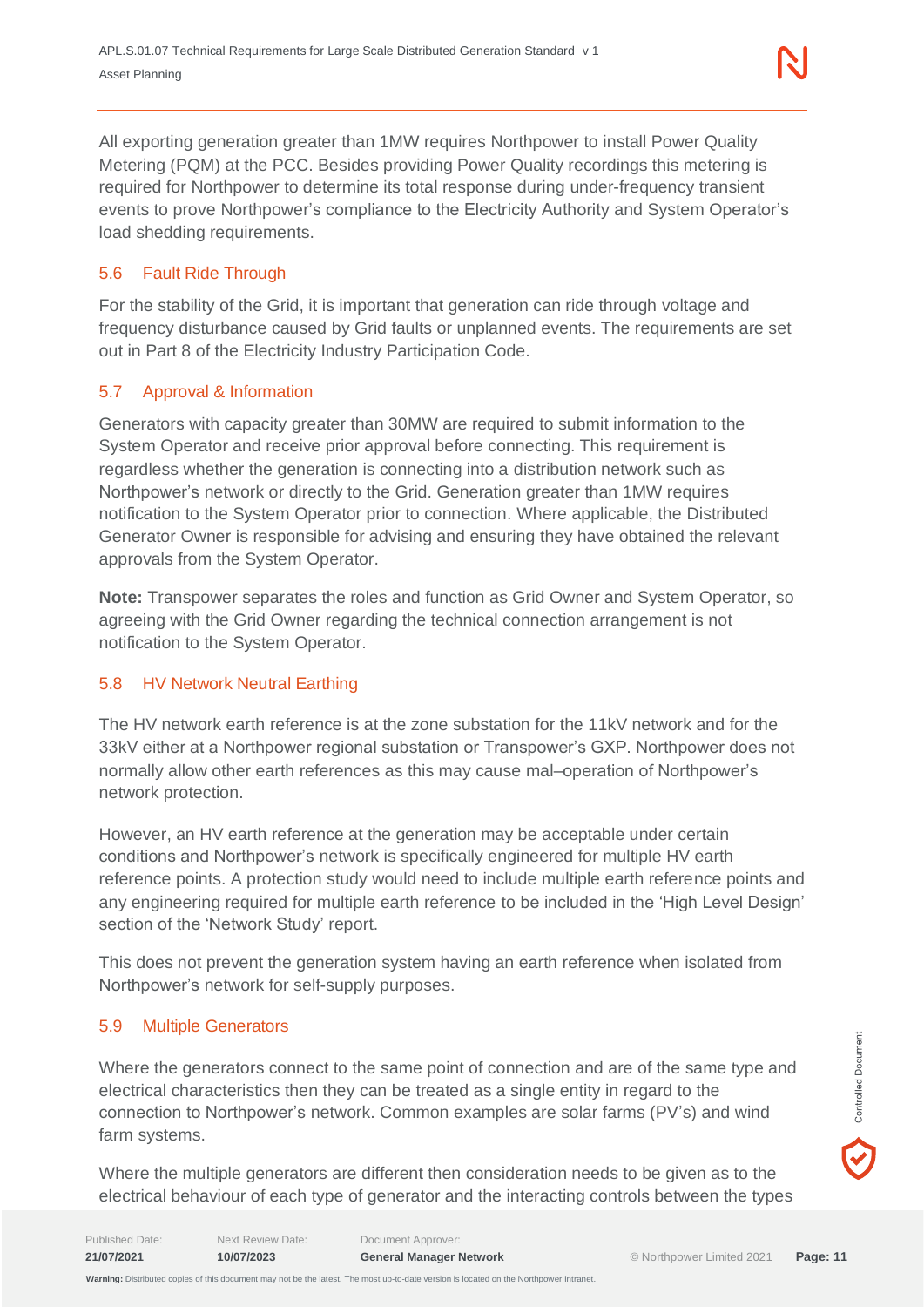of generators. An example could be a synchronous generator working with a battery storage system, where the protection and control scheme need to consider both the characteristic of the synchronous generator and the grid tied inverter.

#### <span id="page-11-0"></span>5.10 Generator fault and frequency decrease ride through

All generation shall ride though momentary voltage sags as defined by the Code.

# <span id="page-11-1"></span>**Northpower's Operational requirements**

The general operational requirements are:

- A Northpower owned isolation point between the network and the generation
- Northpower has 24-hour legal access to the isolation point (i.e. an easement or other relevant legal access rights)
- The isolation is at or electrically close to the PCC and does not control any other customers

The technical details of the isolation device will form part of the detailed design study.

Depending on the location of generation systems, some systems may have N security and have to be disconnected during maintenance, and for some systems from time-to-time the upstream network configuration may be temporarily changed e.g. the area supplied via a different line or line configuration. Where this configuration has a lower capacity then a 'run back' system may be required, the details of which will form part of the system study and detailed design.

For generation scheme 1MW and above there are more specific operational requirements including key parameters to be monitored by the Northpower SCADA. These specific requirements include:

#### Electrical Information / Monitoring at or near the point of common coupling

- Power export / import (either in kW or MW) accuracy +/-5%
- Reactive power export / import (either kVAr or MVAr) accuracy +/- 5%
- Current– accuracy +/- 5%
- Voltage accuracy  $+/- 1.5\%$
- Power Quality Metering (PQM)

#### System Status & Events

- Position (open / closed) of controlling circuit breaker or switch
- Protection tripping information e.g. over current, earth fault, inter trip etc.

#### Operational Control

- Northpower maintains the right to have operational control of the connection switchgear.
- Northpower will determine the nature of the operation control, which can include remote control via the SCADA and/or manual operation
- Northpower requires there be established operational procedures relating to: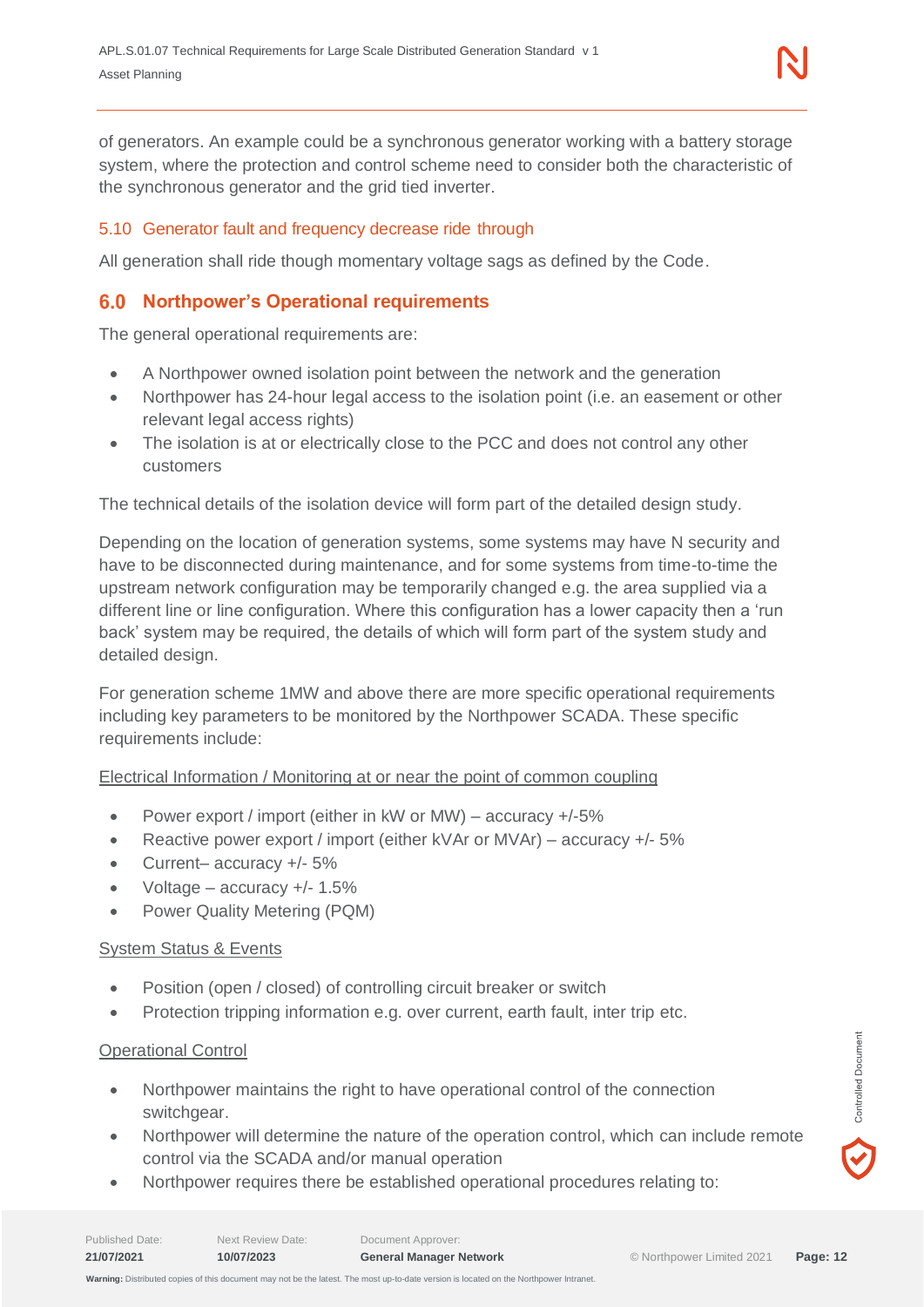- o Contact details for planned activities or unplanned events and emergencies
- $\circ$  Isolation to allow work on Northpower's network and the generation system to be undertaken safely
- o Standard protocols for re-livening after an outage either on the Northpower or the generation system

# <span id="page-12-0"></span>**Standby Generation**

Standby generation that cannot inject power into Northpower's network is not considered Distributed Generation. These systems generally have a transfer switch that switches between 'Grid' supply and 'generator' supply. This transfer switch can be manual or automatic. Some transfer switches can provide a 'soft' transfer when switching back to the 'grid' supply to avoid a momentary interruption. As this is type of transfer switch only momentarily connects the generation with the 'Grid' it is not considered to be Distributed Generation.

# <span id="page-12-1"></span>**Network Study Report Requirements**

All generators posing a safety risk on Northpower's network will require a network protection study report to be completed (refer to Appendix A).

A network study report will also be required based on scale and complexity of the proposed generation scheme. The Distributed Generator Owner is responsible for producing this report to Northpower's satisfaction. Northpower may have this report peer reviewed, at the Distributed Generator Owner's cost.

The scope of the network study report shall cover the impact the generation will have on Northpower's network and shall include but not limited to the following:

- a) A single line diagram overlapping into Northpower's network and including at least two upstream Northpower circuit breakers for the main and all alternative network supply options. The single line diagram shall include all network earth points and include all network equipment types and ratings.
- b) A fault level impact assessment.
- c) Confirmation that the design fault ratings within Northpower's network are not exceeded.
- d) Confirmation that thermal ratings of Northpower's network equipment are not exceeded.
- e) Demonstrate acceptable HV network (11kV, 33kV) steady state voltage level by means of load flow studies under combinations of maximum and minimum generation, and maximum and minimum network load. If +2.5% of nominal voltage is exceeded then mitigation measures need to be included to demonstrate overvoltages due to the generation will not occur.
- f) Precautions taken against network islanding to any part of Northpower's network by way of a risk assessment.
- g) Impact on network dynamic voltages.
- h) All the above studies are to be done under normal network normal configuration and under network alternative (backstop) configurations.
- i) Include proposed protection elements and settings to be used in the generator/inverter and protection elements and settings to be used in the central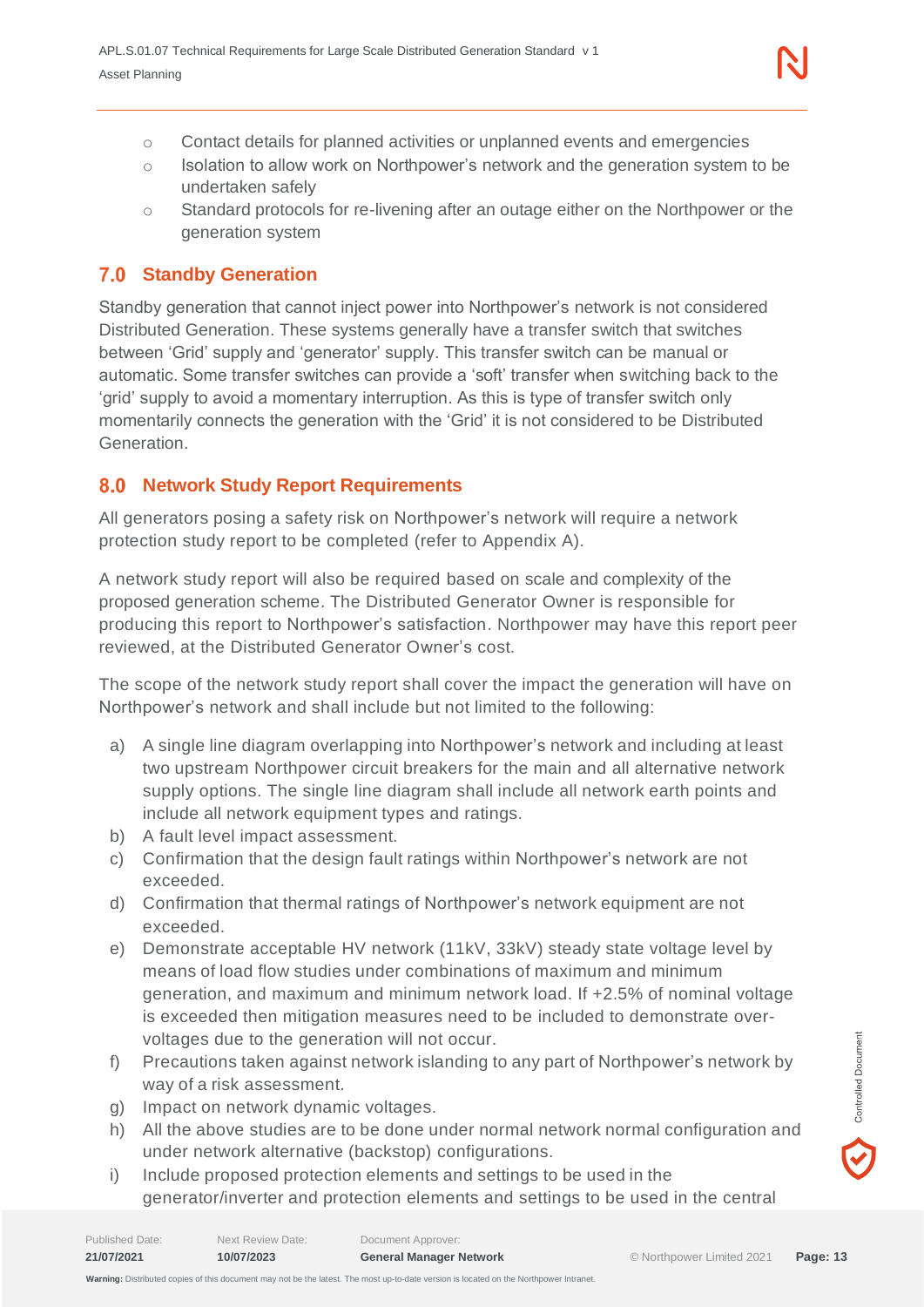protection and/or in the Northpower owned PCC circuit breaker/s. These can be included in the Relay and Instrumentation (R&I) diagram.

- j) Showing all protection settings co-ordinate with existing Northpower protection network settings.
- k) Demonstrate the power quality issues will not arise especially if the generation output power or the generator output reactive power output is highly variable.
- l) Demonstrate no interference to Northpower's ripple control.
- m) Include operational procedures necessary for generation synchronisation and the return of Northpower supply following a Northpower outage.
- n) If applicable to include operational procedures for Customer islanding including switching of neutral earth points and the reconnection to Northpower's network.
- o) Include a summary table of all the risk and consequence of each risk including but not limited to the risks stated in this document. Each risk shall have assigned mitigation actions.
- p) Providing recommendations on any network changes required.

The generator-owner will be responsible for the cost of any protection or network changes Northpower needs to make on its network as a consequence of connecting the generation.

# <span id="page-13-0"></span>**9.0 Initial Application**

Once the Customer has submitted an *'Initial Application Form for Connection of Distributed Generation Greater than 10kW'* (refer to Appendix B), supplied the information about the intended connection and has paid the appropriate application fee, then the process will begin. (see Northpower's website www.northpower.com).

Northpower will advise within 5 business days of receiving the initial application whether the application is complete.

Northpower will then provide the following information within 30 business days:

- (a) Information about the capacity of the distribution network, including both the design capacity (including fault levels) and actual operating levels
- (b) Information about the extent to which connection and operation of the Distributed Generation may result in a breach of the relevant standards for safety, voltage, power quality, and reliability of electricity conveyed to points of connection on the distribution network
- (c) Information about any measures or conditions (including modifications to the design and operation of the distribution network or to the operation of the Distributed Generation) that may be necessary to address the matters referred to in paragraphs (a) and (b)
- (d) The approximate costs of any distribution network related measures or conditions identified under paragraph (c) and an estimate of time constraints or restrictions that may delay connecting the Distributed Generation
- (e) Information about any further detailed investigative studies that the distributor reasonably considers are necessary to identify any potential adverse effects the Distributed Generation may have on the system, together with an indication of: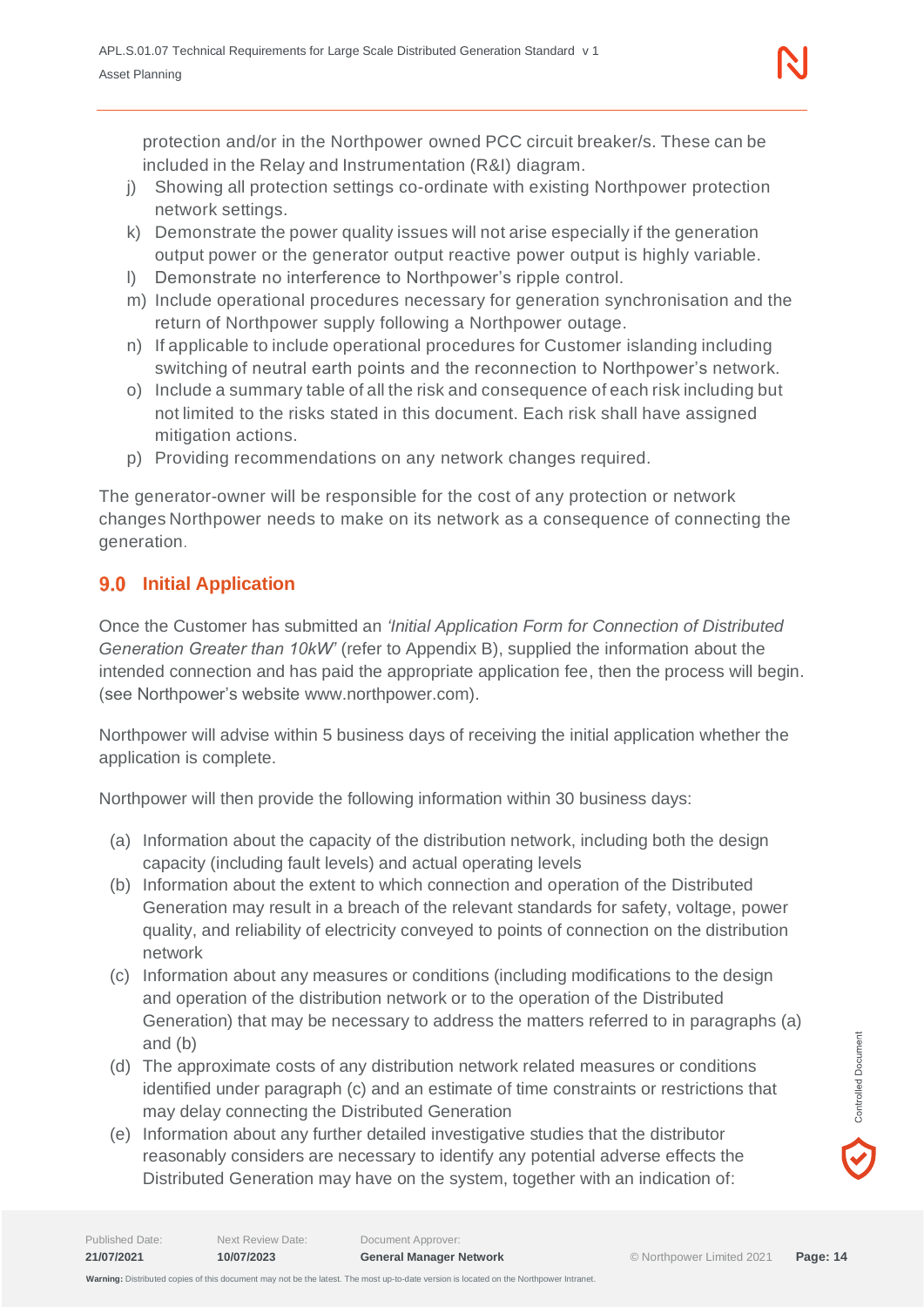- (i) whether the distributor agrees to the distributed generator, or a suitably qualified agent of the distributed generator, undertaking those studies; or
- (ii) if not, whether the distributor could undertake those studies and, if so, the reasonable estimated cost of the studies that the distributed generator would be charged
- (f) Information about any obligations to other parties that may be imposed on the distributor and that could affect the Distributed Generation (for example, obligations to Transpower, in respect of other networks, or under this Code)
- (g) Any additional information or documents that the distributor considers would assist the distributed generator's application
- (h) Information about the extent to which planned and unplanned outages may adversely affect the operation of the Distributed Generation

These requirements are generally met in Part 1 of our process below:

#### **Part 1 Capacity and compatibility to host generation**

This part would generally cover the following

- Assumption used in the network studies
- Key connection requirements
	- o Isolation point under Northpower Control
	- o Protection requirements for the network
	- o Power quality
	- o SCADA interface
- Identify the most likely point of connection to the network
- Identify the distance the proposed generation is from the most likely point of connection
- Identify any constraints in the existing network
- Identify any potential network benefits
- If requested, information will be given on the historical reliability and security of supply of the network in relation the application

#### **Part 2 High level design report**

If the Customer wishes to proceed but requires more information or firmer costings, or if studies are required, then we would generally move to a detailed design phase, which provides a design capable of being constructed, pricing, and estimated delivery timeframes based on contractor availability:

- Solutions and options to manage any constraints on the existing network
- Connection options
- Ownership demarcations
- An outline of operational protocols that will need to be developed
- Identification of issues needing more detailed engineering studies to develop solutions
- High level costings for technical options and solutions
- An estimate of time frame for the detailed design, equipment procurement and construction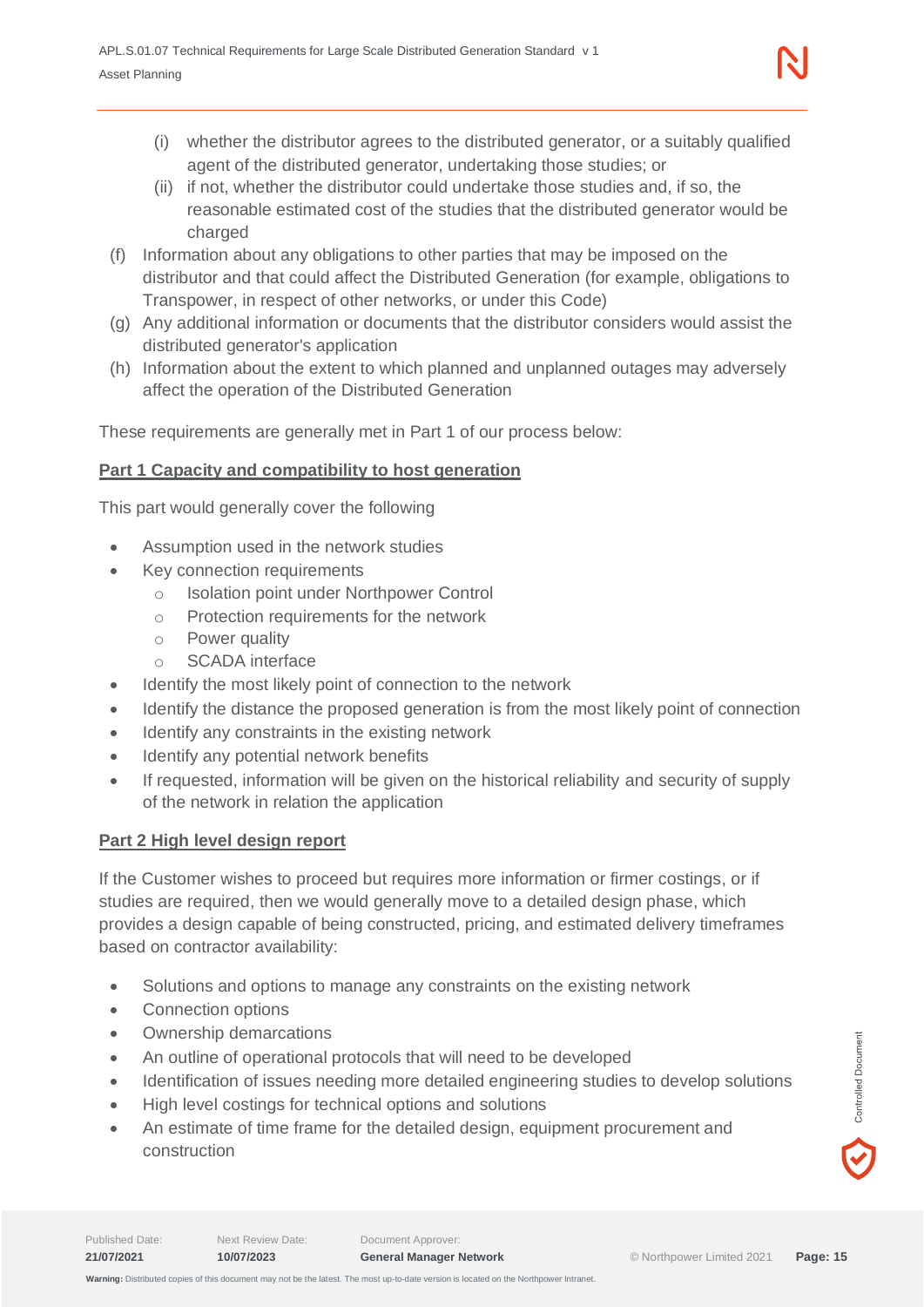# <span id="page-15-0"></span>**10.0 Final Application**

The Customer must make a final application within 12-months after receipt of information from Northpower in Part 1 Capacity and compatibility to host generation above if they intend to proceed to connect the Distributed Generation to Northpower's network. The final application is required to include the results of any investigative studies identified by Northpower as being required to be undertaken by the Customer in the initial application submitted.

If the distributor receives a final application, they must give notice within 10 business days to all individuals who have made an initial application relating to a particular part of the network that would be affected by the approval of the final application, and any other generators that might be affected by the approval.

If the distributor receives another final application within 20 business days of the first application, they may consider the final applications together as if they were competitive bids, and must consider the final applications in light of the purpose of Part 6 of the Code.

In any other case, the distributor must consider any earlier final application as a priority to other final applications.

Refer to Appendix C for *'Final Application Form for Connection of Distributed Generation Greater than 10kW.*

# <span id="page-15-1"></span>**11.0 Notice of intention to proceed**

If a distributor advises a generator-owner that its final application is approved, the generatorowner must give written notice to the distributor confirming their intention to proceed to negotiate a connection contract, and if so, confirming the details of the DG and that the generator-owner accepts the conditions specified by the distributor. The generator-owner must do so within 30 business days.

# <span id="page-15-2"></span>**Pre Commissioning (Pre-Connecting) Requirements**

Northpower may decline connection of generator to Northpower's network if the equipment does not meet the specified technical requirement (as stated in this document).

The generator-owner shall provide Northpower full details of the protection settings to be applied at least two months prior to the expected commissioning date.

All the testing and associated costs are the responsibility of the generator-owner. Northpower or Northpower's representative reserves the right to witness the testing.

The generator shall use a contractor who is experienced in commissioning generator and network protection equipment and who are accredited to do work on either Northpower's or Transpower's network.

All rotating generation and all inverter based generation >200kW shall provide the following information to the satisfaction of Northpower's Protection and Control team prior to connecting to Northpower's network: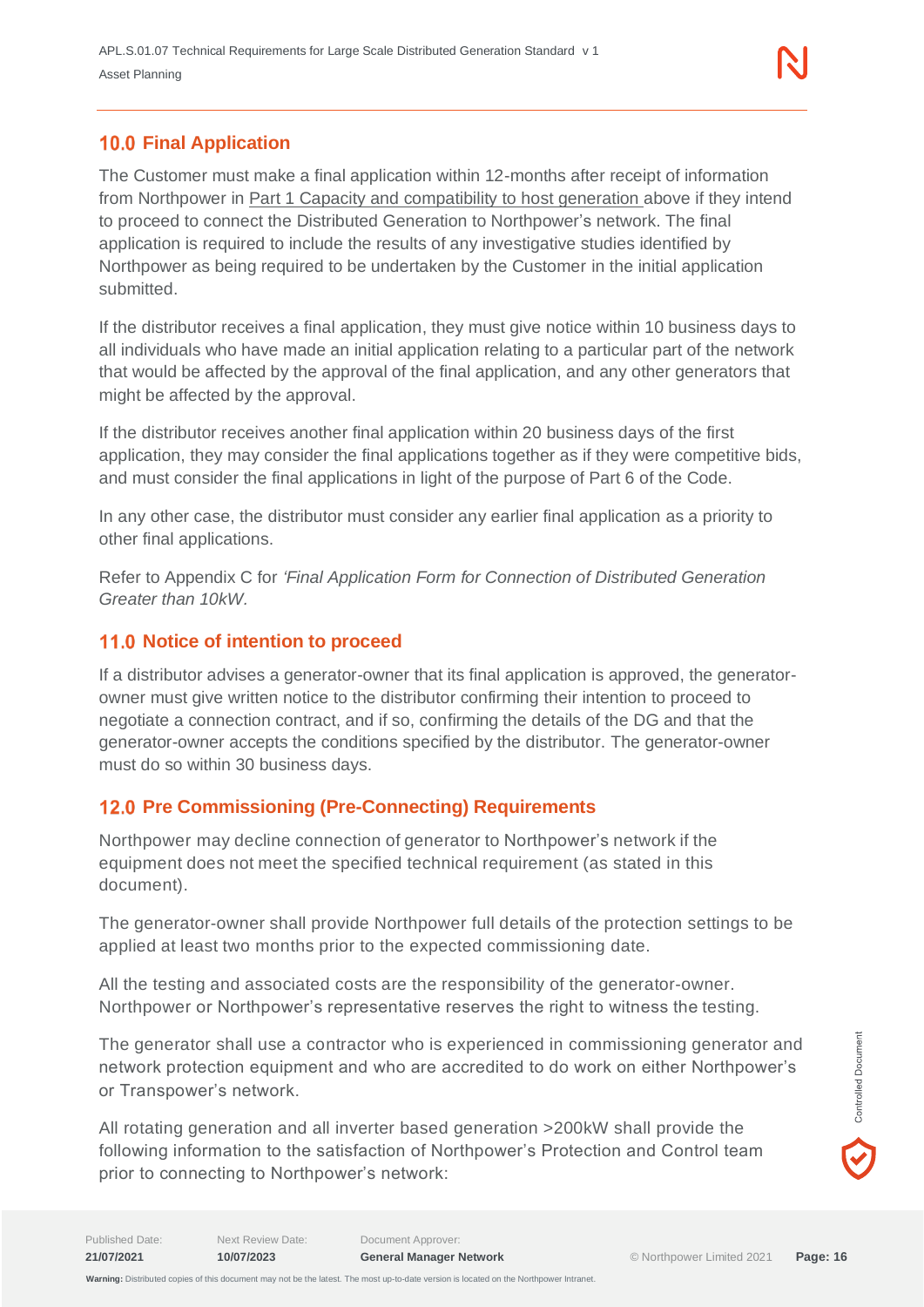- a) Testing and commissioning of the protective equipment shall be agreed between the generator owner and Northpower prior to commissioning.
- b) The generator owner shall provide Northpower a testing and commissioning plan well in advance of commissioning
- c) Protection settings sheets, signed and dated for all the implemented protection elements.
- d) A signed As Built complete set of SLD's and R&I drawings.
- e) Signed confirmation that the complete protection system is in a serviceable state and appropriately set and tested.
- f) Signed confirmation that all the Customer requirements as required in the protection study report have been completed.
- g) The generator-owner shall keep written records of test results and protection settings. A copy of the records shall be sent to Northpower.

The generator-owner shall provide 24-hour telephone contacts and keep records updated.

# <span id="page-16-0"></span>**Post Commissioning and Ongoing Maintenance Requirements**

The generator-owner shall ensure that all of their associated protection equipment and independent protection including associated inter-tripping:

- a) Is available at all times. Unavailability of the protection will require the generation to be immediately taken out of service.
- b) Any failure of the generator protection circuit breakers or failure of the circuit breaker secondary circuits or failure of the trip circuits shall be alarmed within the generator owner's installation. Operating procedures shall be put in place to immediately switch out the generation.
- c) Regularly maintained in accordance with good electrical industry practice. Records shall be kept of such maintenance and these may be reviewed by Northpower upon request.
- d) The protection settings shall be password protected against inadvertent changes.
- e) No changes (including settings changes) shall be made to the generator protection or the central protection without Northpower's prior written approval.

# <span id="page-16-1"></span>**14.0 After Connection**

The Customer shall provide As-Built information including drawings and schematics to Northpower following connection of the Distributed Generation to the network.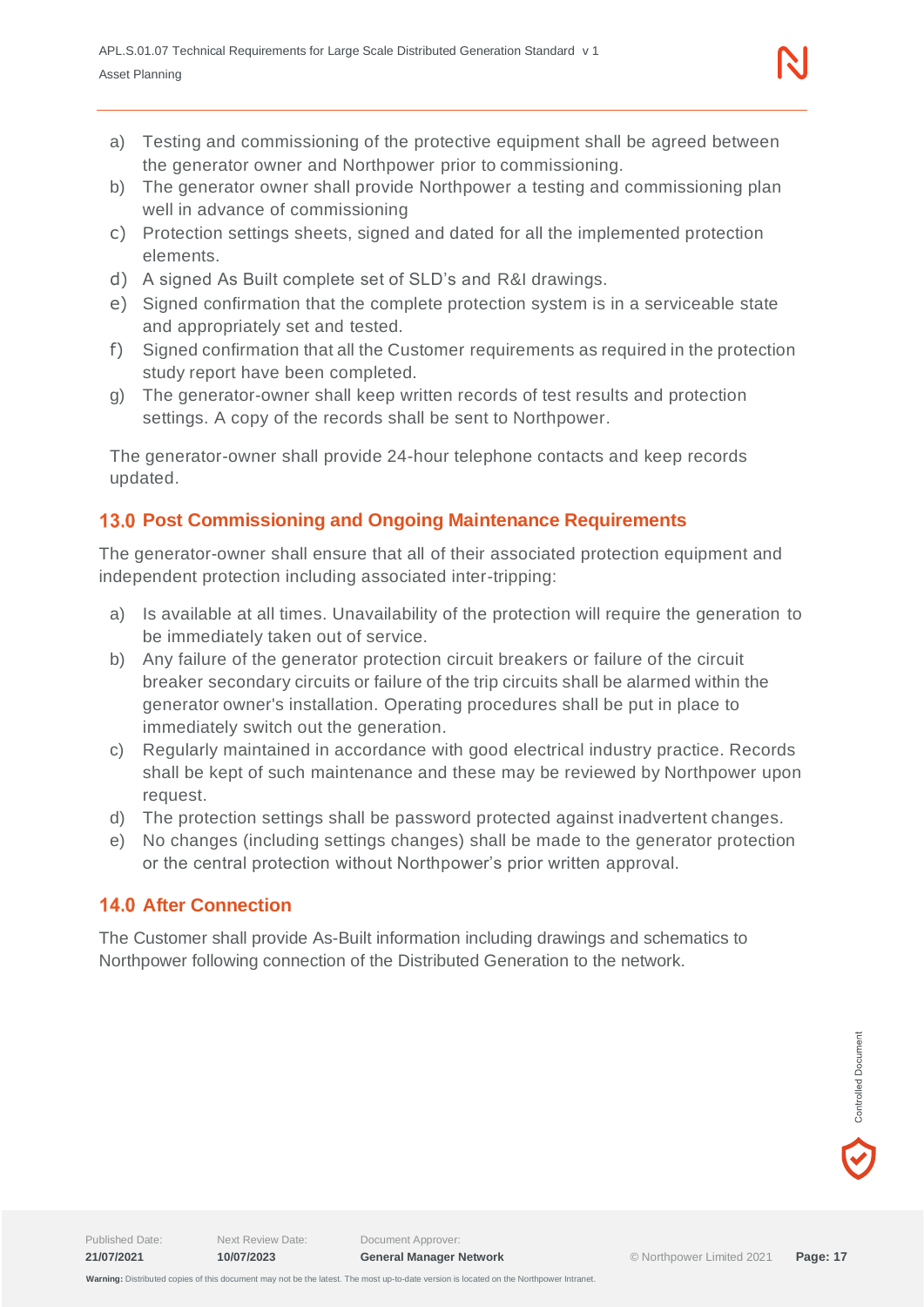# <span id="page-17-0"></span>**15.0 Document Review History**

| <b>Version Number</b> | Date       | Revision Notes (reason for change) |
|-----------------------|------------|------------------------------------|
| 1.0                   | 19/07/2021 | New Document Release               |
|                       |            |                                    |
|                       |            |                                    |
|                       |            |                                    |

V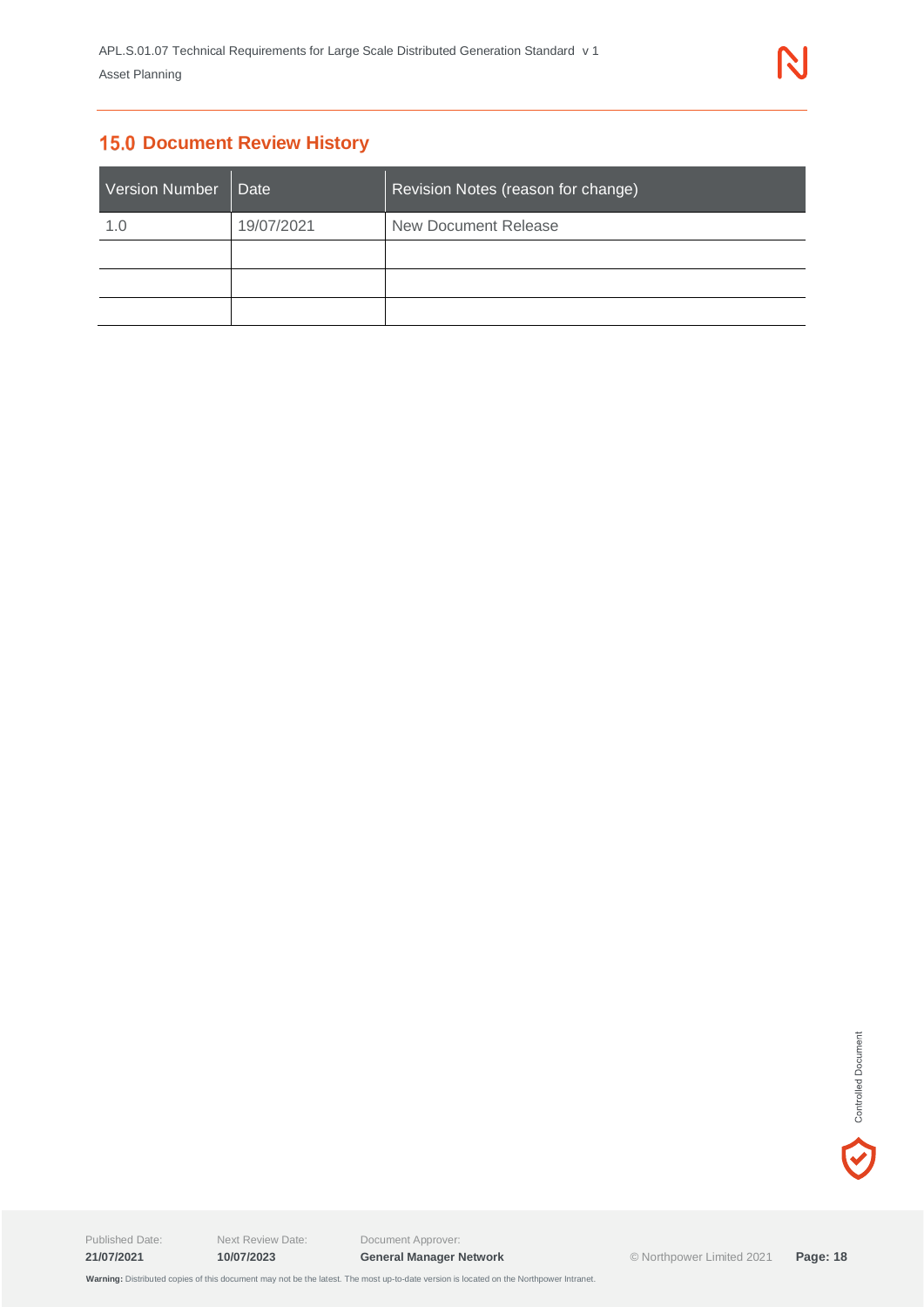# <span id="page-18-0"></span>**Appendix A - DG Protection Requirements**

| <b>Protection</b> |                |              | 10 - 200kW      |              | 200kW - 1 MW       |                 |                |                | $>1$ MW         |
|-------------------|----------------|--------------|-----------------|--------------|--------------------|-----------------|----------------|----------------|-----------------|
| Generator         | <b>Inverte</b> | <b>Syc</b>   | <b>Inductio</b> | Inverte      | <b>Syc</b>         | <b>Inductio</b> | <b>Inverte</b> | <b>Syc</b>     | <b>Inductio</b> |
| <b>Type</b>       | r              | h.           | n               | r            | h.                 | $\mathsf{n}$    | r              | h.             | n               |
|                   |                |              |                 |              |                    |                 |                |                |                 |
| Overcurre         | M              | M            | M               | M            | M                  | M               | M              | M              | M               |
| nt / Short        |                |              |                 |              |                    |                 |                |                |                 |
| Circuit           |                |              |                 |              |                    |                 |                |                |                 |
| Earth Fault       | X1             | X1           | X1              | X1/P         | X1/<br>$\mathsf P$ | X1/P            | X1/P           | X1/<br>P       | X1/P            |
| Under &           | M1             | M            | M               | M1           | M                  | M               | M              | M              | M               |
| Over              |                |              |                 |              |                    |                 |                |                |                 |
| Voltage           |                |              |                 |              |                    |                 |                |                |                 |
| Under &           | M1             | M            | M               | M1           | M                  | M               | M              | M              | M               |
| Over              |                |              |                 |              |                    |                 |                |                |                 |
| Frequency         |                |              |                 |              |                    |                 |                |                |                 |
| <b>ROCOF</b>      | M1             | M            | M               | M1           | M                  | X2              | M1             | M              | X2              |
| Vector            | M1             | M            | M               | M1           | M                  | X2              | M1             | M              | X2              |
| Shift             |                |              |                 |              |                    |                 |                |                |                 |
| <b>NVD</b>        | X1             | X1           | $\times$        | X1           | X1                 | X               | X1             | X1             | $\times$        |
|                   |                |              |                 |              |                    |                 |                |                |                 |
| <b>Dynamic</b>    |                |              |                 |              |                    |                 |                |                |                 |
| <b>Control</b>    |                |              |                 |              |                    |                 |                |                |                 |
| <b>Function</b>   |                |              |                 |              |                    |                 |                |                |                 |
|                   |                |              |                 |              |                    |                 |                |                |                 |
| Volt / VAR        | M1             | $\mathsf{P}$ | $\mathsf{P}$    | M1/P         | $\mathsf{P}$       | $\mathsf{P}$    | M1/P           | $\mathsf{P}$   | P               |
| Volt / Watt       | M1             | $\mathsf{P}$ | $\mathsf{P}$    | M1/P         | $\mathsf{P}$       | $\mathsf{P}$    | M1/P           | $\mathsf{P}$   | $\overline{P}$  |
| Power             | M1             | P            | M               | M1/P         | $\mathsf{P}$       | M               | M1/P           | P              | M               |
| Factor            |                |              |                 |              |                    |                 |                |                |                 |
| Ramp              | $\times$       | $\times$     | $\times$        | $\mathsf{P}$ | $\mathsf{P}$       | $\mathsf{P}$    | $\mathsf{P}$   | $\mathsf{P}$   | $\mathsf{P}$    |
| Rate              |                |              |                 |              |                    |                 |                |                |                 |
| Run Back          | M1             | $\times$     | $\times$        | M1/P         | $\mathsf{P}$       | $\mathsf{P}$    | $\mathsf{P}$   | $\overline{P}$ | $\mathsf{P}$    |

#### Table 1: Protection & Control Requirements

#### **M Mandatory**

**M1 Mandatory but Incorporated into AS/NZS 4777.2: 2015 compliant inverters**

- **X Not required**
- **X1 Not required for generation connection into the LV network**
- **X2 Not required where it can be determined that the generator cannot self-excite**
- **P Possibly required depending on the situation (determined by the detailed study)**

**Note:**

The above relates only to Northpower's requirements for the protection of network assets, system reliability and power quality issue that may impact other connected parties. It is not a completed list of protection and control functions that may be required for the safe and reliable operation of the generation equipment.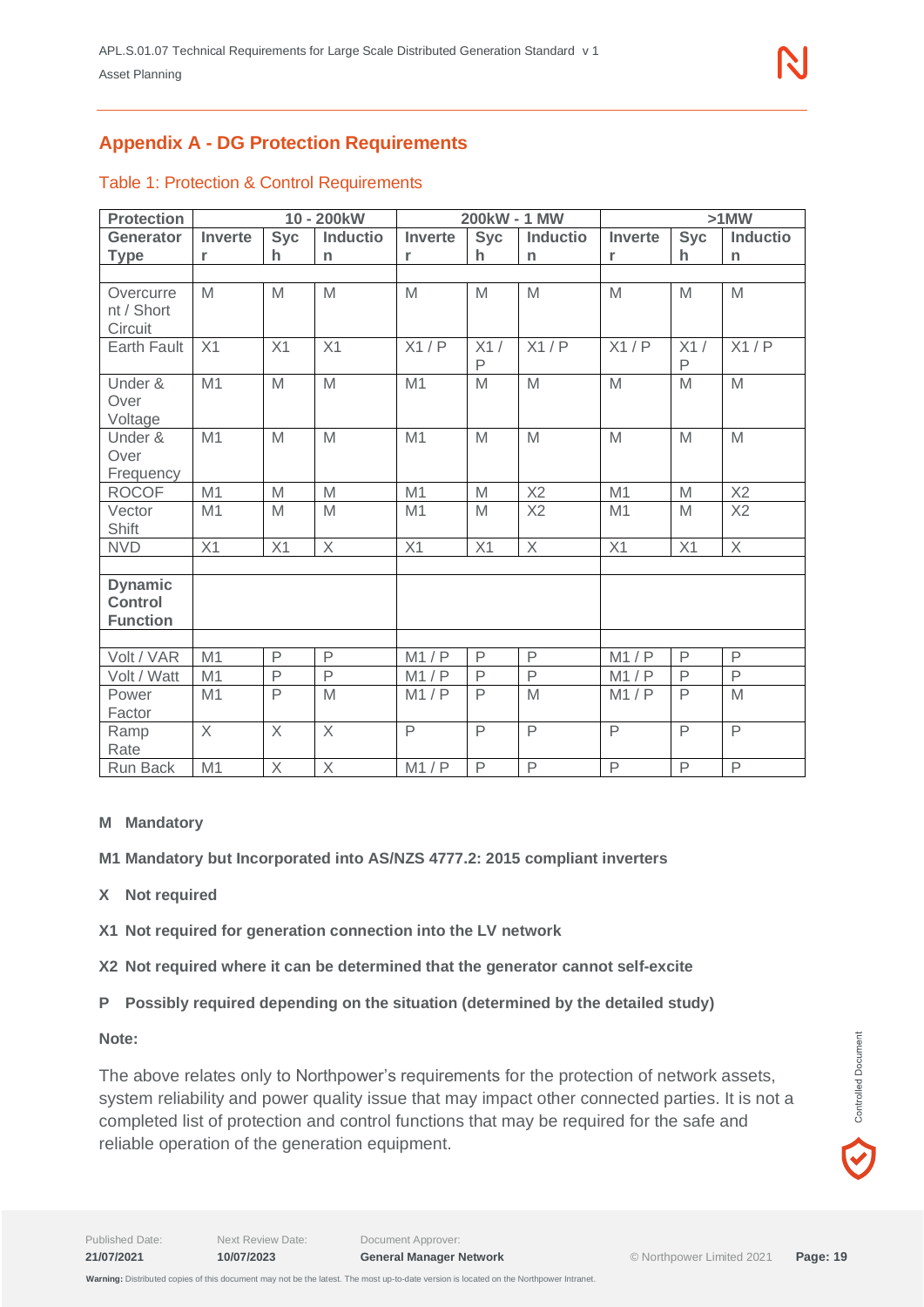| <b>Table 2 Protection and Control Settings Guide</b> |                                                     |                                                     |                                                                                                                                                                 |  |  |
|------------------------------------------------------|-----------------------------------------------------|-----------------------------------------------------|-----------------------------------------------------------------------------------------------------------------------------------------------------------------|--|--|
| <b>Protection</b>                                    | Setting (pick - up)                                 | <b>Time Delay</b>                                   | <b>Notes</b>                                                                                                                                                    |  |  |
| Overcurrent / Short Circuit                          | Determined in the detailed study                    | Determined in the detailed study                    | Settings depends of power and fault<br>levels, time delay depends on the<br>required discrimination margins with other<br>protection 'upstream' or 'downstream' |  |  |
| <b>Earth Fault</b>                                   | Determined in the detailed study                    | Determined in the detailed study                    |                                                                                                                                                                 |  |  |
| Under & Over Voltage                                 | +/- 10% (excluded generators)                       | 1.0 sec (excluded generator)                        | See AS/NZS 4777.2 for inverter                                                                                                                                  |  |  |
|                                                      | Generators not excluded see part 8<br>of the 'code' | Generators not excluded see part 8 of<br>the 'code' | connected generation                                                                                                                                            |  |  |
| <b>Under &amp; Over Frequency</b>                    | $+/- 2%$                                            | 1.0 <sub>sec</sub>                                  | See AS/NZS 4777.2 for inverter                                                                                                                                  |  |  |
|                                                      | Generators not excluded see part 8<br>of the 'code' | Generators not excluded see part 8 of<br>the 'code' | connected generation                                                                                                                                            |  |  |
| <b>ROCOF</b>                                         | $0.5 - 1$ Hz/s                                      | $0.5 - 1.0$ sec                                     | Setting will depend on a number of factors<br>including type of generation                                                                                      |  |  |
| <b>Vector Shift</b>                                  | $6 - 12$ degrees                                    | No delay                                            | Setting will depend on a number of factors<br>including type of generation                                                                                      |  |  |
| <b>NVD</b>                                           | $5\% - 20\%$                                        | $1.0 - 3.0$ sec                                     | Setting will depend on a number of factors<br>including type of generation                                                                                      |  |  |
| <b>Dynamic Control Function</b>                      |                                                     |                                                     |                                                                                                                                                                 |  |  |
| Volt / VAR                                           | Determined in the detailed study                    | Determined in the detailed study                    | See AS/NZS 4777.2 for inverter<br>connected generation                                                                                                          |  |  |
| Volt / Watt                                          | Determined in the detailed study                    | Determined in the detailed study                    | See AS/NZS 4777.2 for inverter<br>connected generation                                                                                                          |  |  |
| <b>Power Factor</b>                                  | Determined in the detailed study                    | Determined in the detailed study                    | Unless needed to manage Voltage<br>between 0.95 lagging and 0.95 leading<br>would be the default requirement                                                    |  |  |
| Ramp Rate                                            | Determined in the detailed study                    | Determined in the detailed study                    | Generally required to allow network on<br>load tap changers to respond                                                                                          |  |  |
| <b>Run Back</b>                                      | Determined in the detailed study                    | Determined in the detailed study                    | Will depend on short term overload<br>capability of assets. May need to respond<br>within a seconds of the triggering event<br>occurring                        |  |  |

#### **Note:**

The 'Code' refers to the 'Electricity Participation Code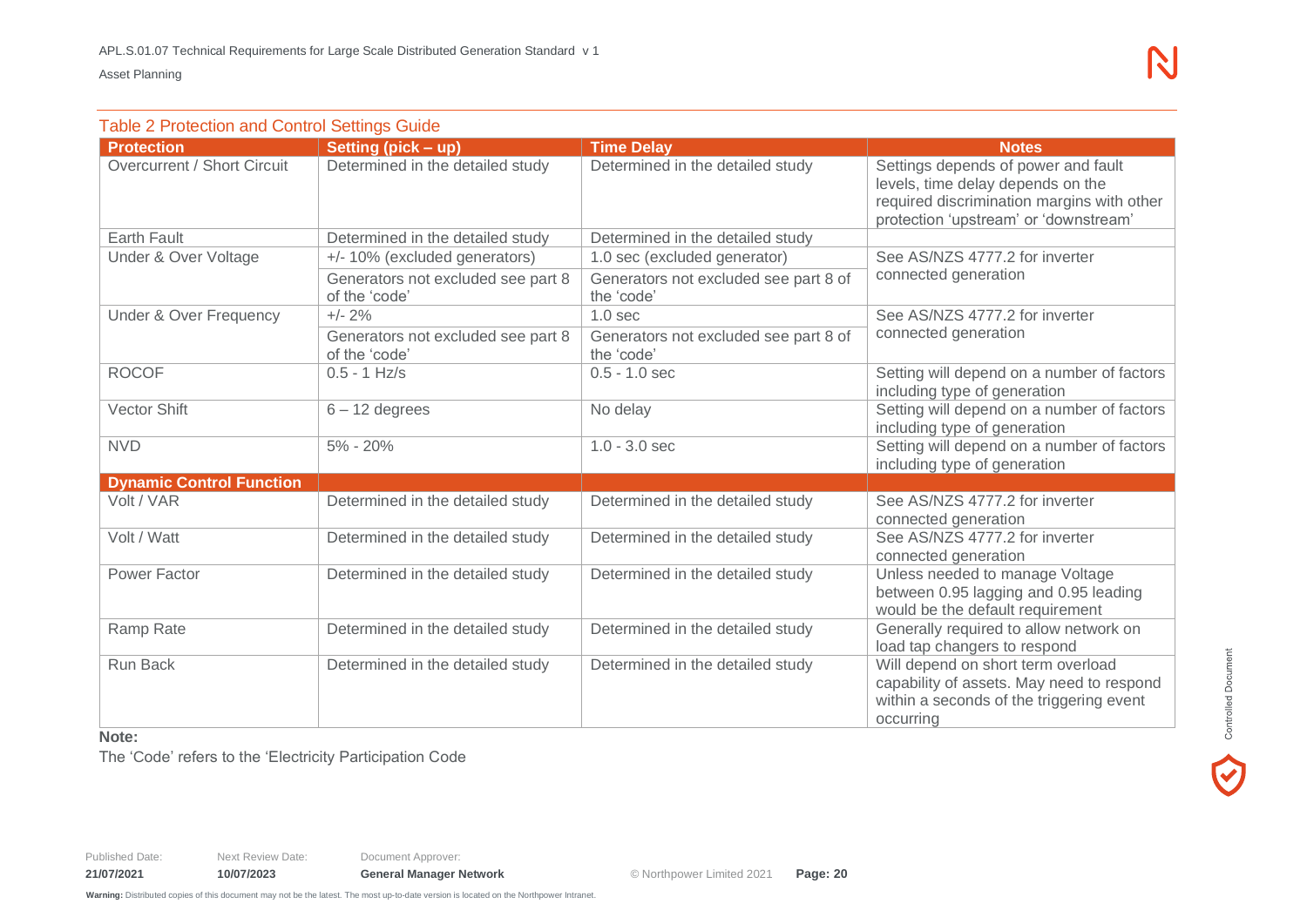# <span id="page-20-0"></span>**Appendix B - Initial Application Form for Connection of Distributed Generation Greater than 10kW**

# Initial Application Form for Connection of Distributed Generation (>10kW)

#### *Please complete the following information and forward to Northpower*

| <b>Contact Details</b>                       |                                                                    |
|----------------------------------------------|--------------------------------------------------------------------|
|                                              |                                                                    |
|                                              | Primary Contact (who we should contact for additional information) |
| <b>Contact person</b>                        |                                                                    |
| Company name                                 |                                                                    |
| <b>Contact numbers</b>                       | Daytime:<br>Cell phone:                                            |
|                                              | Fax:                                                               |
| <b>Email address</b>                         |                                                                    |
| <b>Postal address</b>                        |                                                                    |
|                                              |                                                                    |
| <b>Secondary Contact</b>                     |                                                                    |
| <b>Contact person</b>                        |                                                                    |
| Company name                                 |                                                                    |
| <b>Contact numbers</b>                       | Daytime:<br><b>Cell phone:</b>                                     |
|                                              | Fax:                                                               |
| <b>Email address</b>                         |                                                                    |
| <b>Postal address</b>                        |                                                                    |
|                                              |                                                                    |
|                                              |                                                                    |
| <b>Site Details</b>                          |                                                                    |
| <b>Electricity Retailer</b>                  |                                                                    |
| <b>Customer ICP number</b>                   |                                                                    |
| <b>Site address of</b><br>proposed generator |                                                                    |

| <b>Proposed Installation Dates</b>                                             |  |  |
|--------------------------------------------------------------------------------|--|--|
| Proposed key dates for<br>connection to<br>Northpower's<br>electricity network |  |  |

Initial Application Form for Connection of Distributed Generation (>10kW) – Northpower Page 1 of 5

Published Date: Next Review Date: Document Approver:

Controlled Document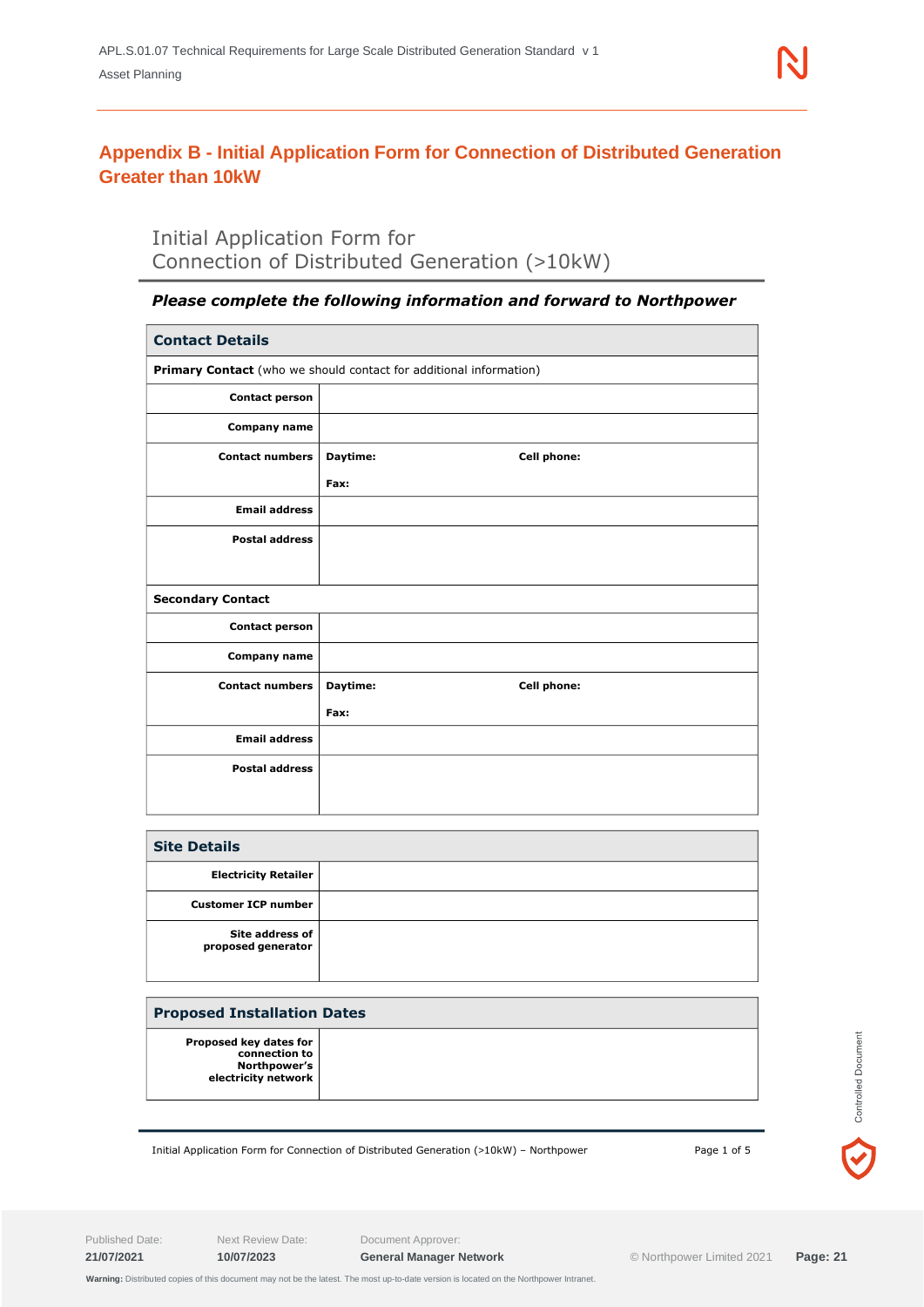| <b>System Specifications</b><br>(for all generation >10kW)                                                                                                                             |          |
|----------------------------------------------------------------------------------------------------------------------------------------------------------------------------------------|----------|
| <b>Generating Plant Data</b>                                                                                                                                                           |          |
| Terminal volts (kV)                                                                                                                                                                    |          |
| Rated kVA                                                                                                                                                                              |          |
| Rated kW                                                                                                                                                                               |          |
| Maximum active power sent out (kW max)                                                                                                                                                 |          |
| Reactive power requirements (kVAr), if any                                                                                                                                             |          |
| Power Factor at maximum kW                                                                                                                                                             |          |
| Type of generating plant (e.g. synchronous, asynchronous)                                                                                                                              |          |
| Type of prime mover                                                                                                                                                                    |          |
| Anticipated operating regime of generation<br>e.g. continuous, intermittent, peak lopping                                                                                              |          |
| Fault level contribution (for large machines this may be<br>covered in the detailed specifications below)                                                                              |          |
| Method of voltage control                                                                                                                                                              |          |
| Generator transformer details, as applicable                                                                                                                                           | Attached |
| Fuel type                                                                                                                                                                              |          |
| Requirements for top-up supplies and/or standby supplies                                                                                                                               |          |
| <b>Interface Arrangements</b>                                                                                                                                                          |          |
| The means of synchronisation between<br>the Distribution Network and the Generator                                                                                                     |          |
| Details of arrangements for connecting with earth<br>that part of the Generator's system directly<br>connected to the distribution system                                              | Attached |
| The means of connection and<br>disconnection which are to be employed                                                                                                                  | Attached |
| Ability of plant to backfeed the external system                                                                                                                                       |          |
| Protection equipment, protection<br>schemes and protection setting                                                                                                                     | Attached |
| Precautions to be taken to ensure the continuance of safe<br>conditions should any earthed neutral point of the<br>Generator's system operated at HV<br>become disconnected from earth | Attached |

 $\blacktriangledown$ 

Published Date: Next Review Date: Document Approver:

 **Warning:** Distributed copies of this document may not be the latest. The most up-to-date version is located on the Northpower Intranet.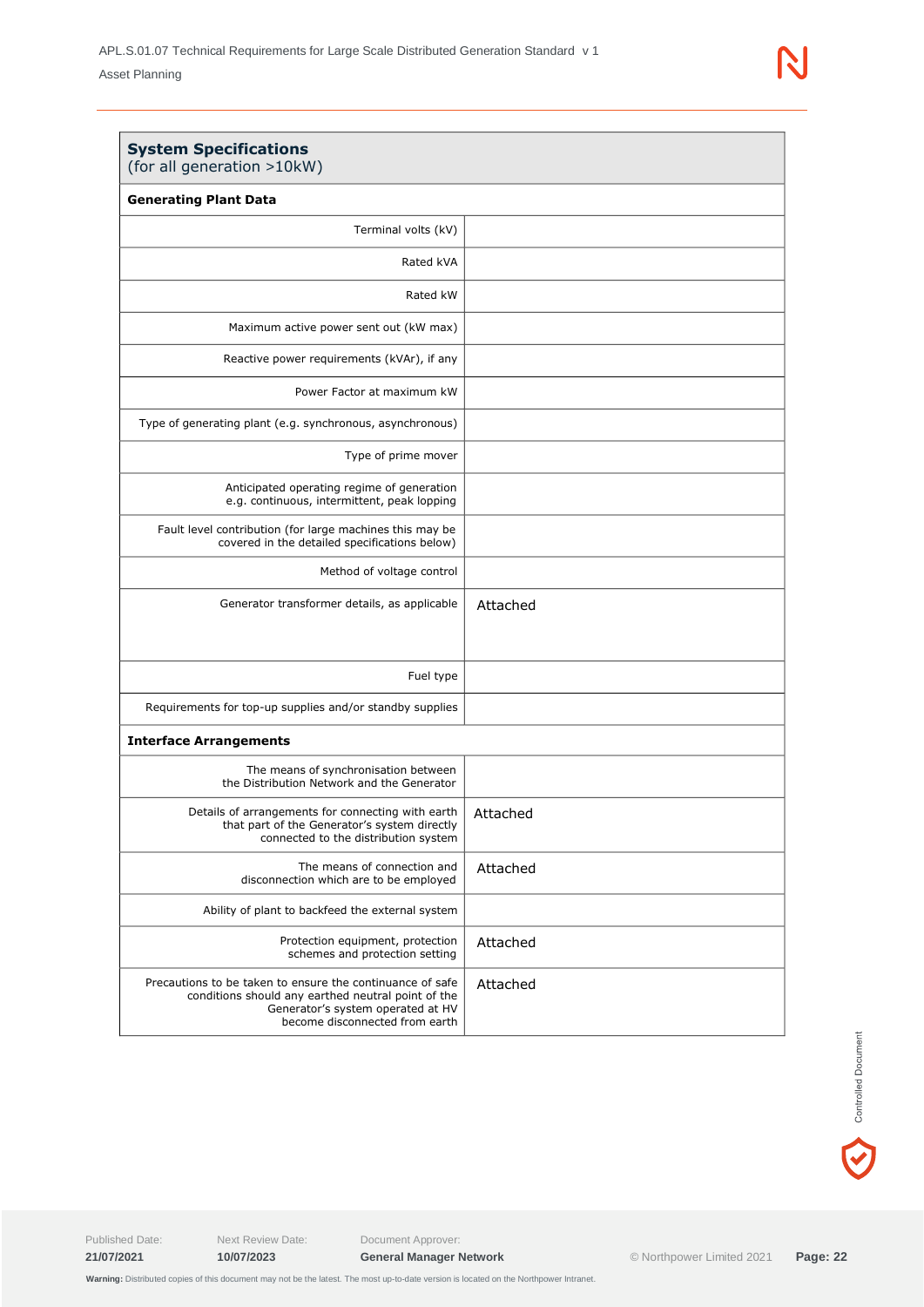#### **Detailed Specifications**

For distributed generators connected at voltages equal to or greater than 6.6kV or of capacity 1MW or greater, please also complete the following information:

| <b>Technical Data</b>                                       |                                                              |          |
|-------------------------------------------------------------|--------------------------------------------------------------|----------|
| Generating plant information<br>(impedances p.u. on rating) |                                                              | Attached |
| Type of prime mover                                         |                                                              |          |
|                                                             | Rated MVA                                                    |          |
|                                                             | Rated MW                                                     |          |
|                                                             | Generator MW/MVAr capability chart (at terminals)            |          |
| Type of excitation system                                   |                                                              |          |
|                                                             | Inertia constant MW secs/MVA (whole machine)                 |          |
|                                                             | Stator resistance                                            |          |
| Direct axis reactances                                      | - Sub-Transient                                              |          |
|                                                             | - Transient                                                  |          |
|                                                             | - Synchronous                                                |          |
| Quadrature axis reactances                                  | - Sub-Transient                                              |          |
|                                                             | - Synchronous                                                |          |
| Time constants                                              | - Direct axis Transient                                      |          |
|                                                             | - Direct axis Sub-Transient                                  |          |
|                                                             | - Quadrature Axis Transient                                  |          |
|                                                             | - Quadrature Axis Sub-<br>Transient                          |          |
| Open or short                                               | - Sub-Transient<br>(stating either circuit<br>time constant) |          |
| Zero sequence                                               | - Resistance                                                 |          |
|                                                             | - Reactance                                                  |          |
| Negative sequence                                           | - Resistance                                                 |          |
|                                                             | - Reactance                                                  |          |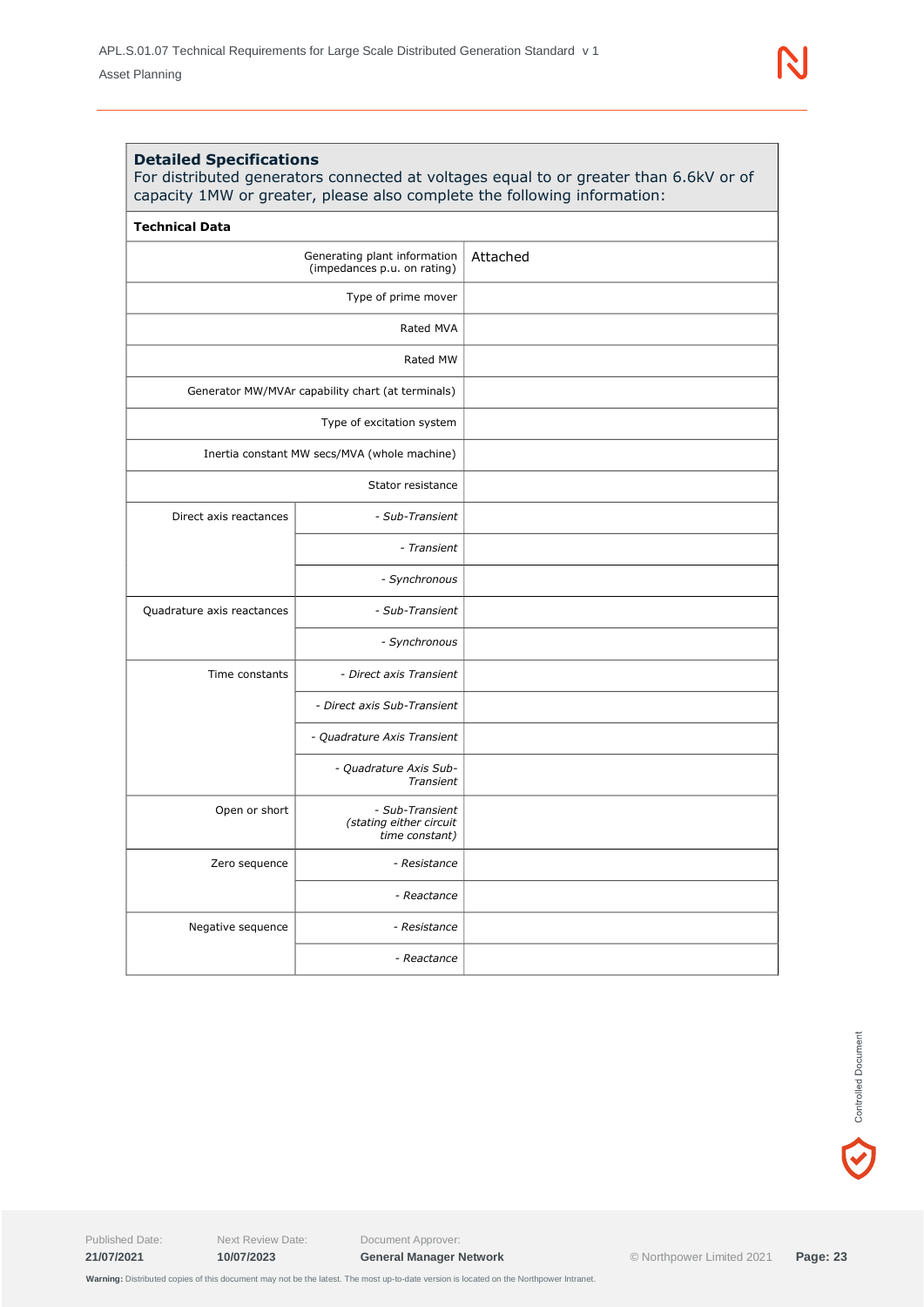| Generator transformer                                                                                                                                                                                                    | - Resistance (RI, Rø)               |          |
|--------------------------------------------------------------------------------------------------------------------------------------------------------------------------------------------------------------------------|-------------------------------------|----------|
|                                                                                                                                                                                                                          | - Reactance (XI, Xø)                |          |
|                                                                                                                                                                                                                          | - MVA Rating                        |          |
|                                                                                                                                                                                                                          | - Tap arrangement                   |          |
|                                                                                                                                                                                                                          | - Earthing                          |          |
|                                                                                                                                                                                                                          | Automatic voltage regulator         |          |
| A block diagram for the model of the AVR system including<br>the data on the forward and feedback gains, time constants<br>and voltage control limits                                                                    |                                     | Attach   |
|                                                                                                                                                                                                                          | Speed governor and prime mover data | Attach   |
| A block diagram for the model of the generating plant<br>governor detailing the governor flyball, if applicable, and<br>system control and turbine time constants, together with the<br>turbine rating and maximum power |                                     | Attach   |
| The means of synchronisation between the Distribution<br>Network and the Generator                                                                                                                                       |                                     |          |
| Details of arrangements for connecting with earth that part<br>of the Generator's system directly connected to the<br>distribution system                                                                                |                                     | Attached |
| The means of connection and disconnection<br>which are to be employed                                                                                                                                                    |                                     |          |
| Ability of plant to backfeed external system                                                                                                                                                                             |                                     |          |
| Protection equipment and protection setting                                                                                                                                                                              |                                     | Attach   |
| Precautions to be taken to ensure the continuance of safe<br>conditions should any earthed neutral point of the<br>Generator's system operated at HV<br>become disconnected from earth                                   |                                     | Attached |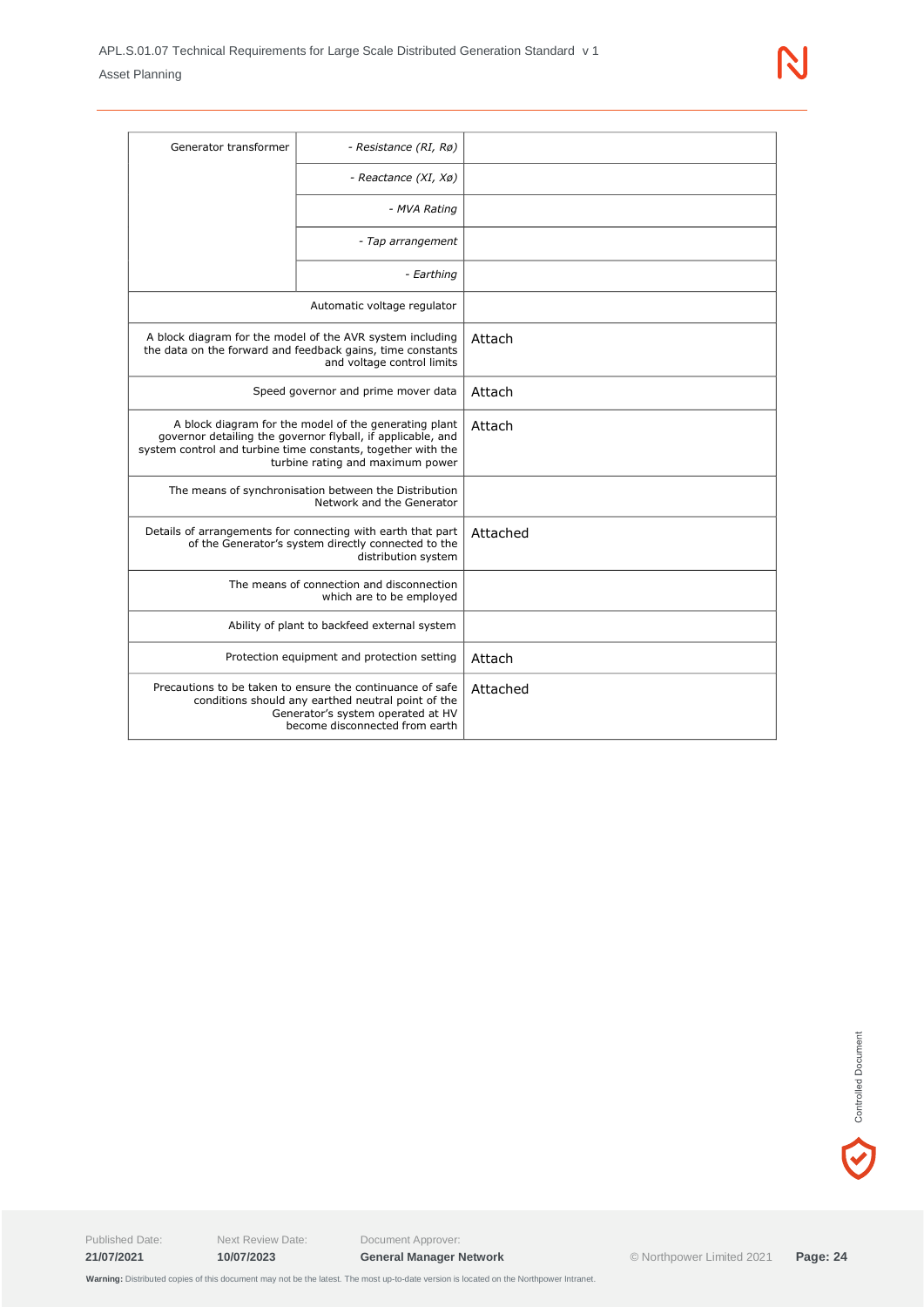| Capacity and standby requirements                                                                                                               |  |
|-------------------------------------------------------------------------------------------------------------------------------------------------|--|
| Registered capacity and minimum generation of each<br>generating unit and power station in MW                                                   |  |
| Generating unit and power station auxiliary demand<br>(active power and reactive power) in MW and MVAr,<br>at registered capacity conditions.   |  |
| For Users with own generation, this<br>should include top-up requirements.                                                                      |  |
| Generating unit and power station auxiliary demand<br>(active power and reactive power) in MW and MVAr,<br>under minimum generation conditions. |  |
| For Users with own generation, this should<br>include top-up and standby requirements.                                                          |  |

#### **Further information required by Transpower**

Generators with large machines may be subject to the Transpower Connection Code, part C of the Electricity<br>Governance Rules and central dispatch. Where this applies any information supplied to Northpower, and any further<br>i

There may also be information required under the terms of any Transpower contract in respect of the transfer of energy from the Generator to the Generator's Customer.

| <b>Applicant Signature</b> |  |
|----------------------------|--|
| <b>Name</b>                |  |
| Signature                  |  |
| Date                       |  |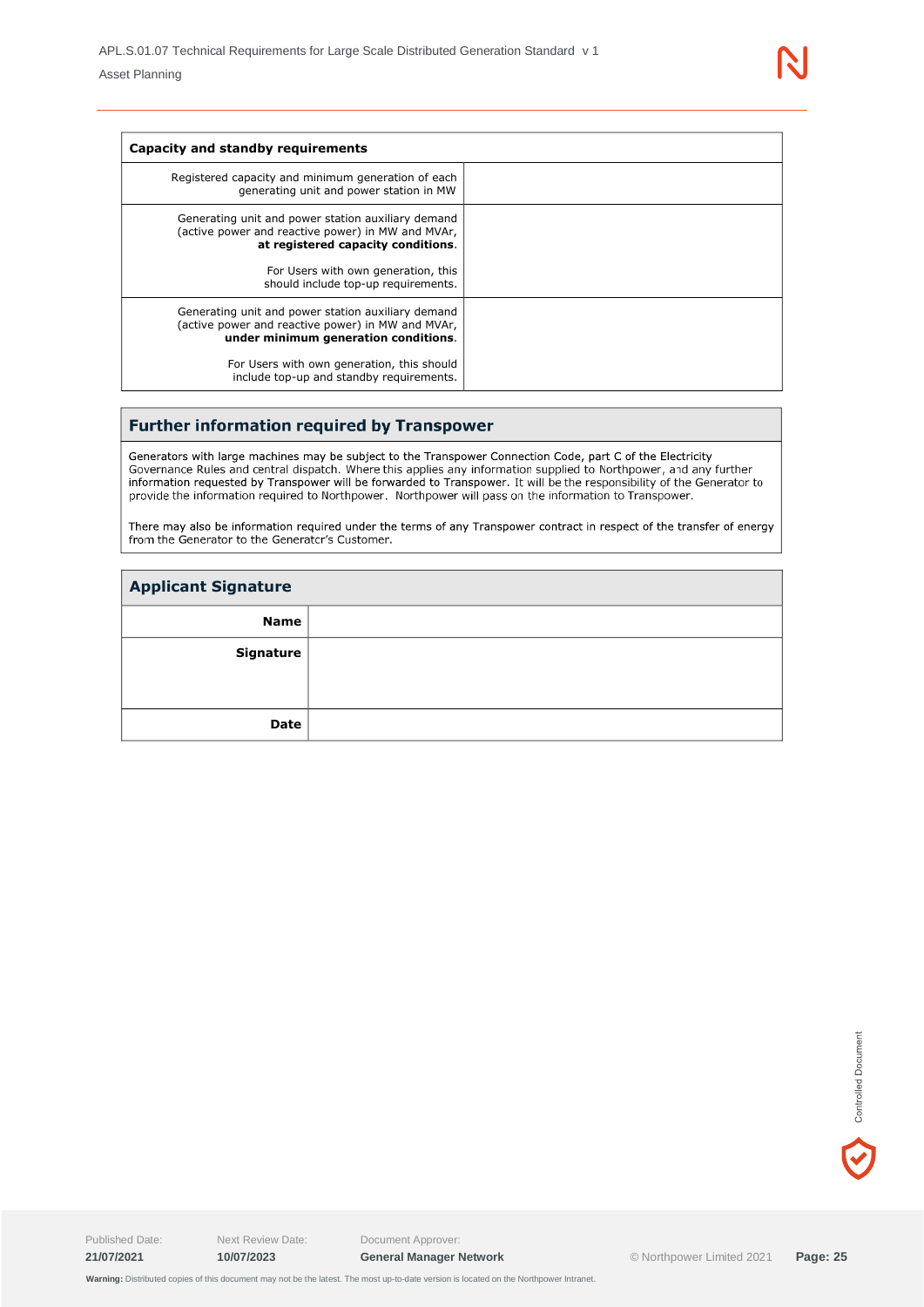# <span id="page-25-0"></span>**Appendix C - Final Application Form for Connection of Distributed Generation Greater than 10kW**

Final Application Form for Connection of Distributed Generation (>10kW)

#### *Please complete the following information and forward to Northpower*

| <b>Contact Details</b>                                             |                                |  |
|--------------------------------------------------------------------|--------------------------------|--|
| Primary Contact (who we should contact for additional information) |                                |  |
| <b>Contact person</b>                                              |                                |  |
| <b>Company name</b>                                                |                                |  |
| <b>Contact numbers</b>                                             | Daytime:<br>Cell phone:        |  |
|                                                                    | Fax:                           |  |
| <b>Email address</b>                                               |                                |  |
| <b>Postal address</b>                                              |                                |  |
|                                                                    |                                |  |
| <b>Secondary Contact</b>                                           |                                |  |
| <b>Contact person</b>                                              |                                |  |
| Company name                                                       |                                |  |
| <b>Contact numbers</b>                                             | Daytime:<br><b>Cell phone:</b> |  |
|                                                                    | Fax:                           |  |
| <b>Email address</b>                                               |                                |  |
| <b>Postal address</b>                                              |                                |  |
|                                                                    |                                |  |

| <b>Site Details</b>                   |  |
|---------------------------------------|--|
| <b>Electricity Retailer</b>           |  |
| <b>Customer ICP number</b>            |  |
| Site address of<br>proposed generator |  |

#### **Proposed Installation Dates**

Final Application Form for Connection of Distributed Generation (>10kW) Page 1 of 5

Published Date: Next Review Date: Document Approver:

**Controlled Document**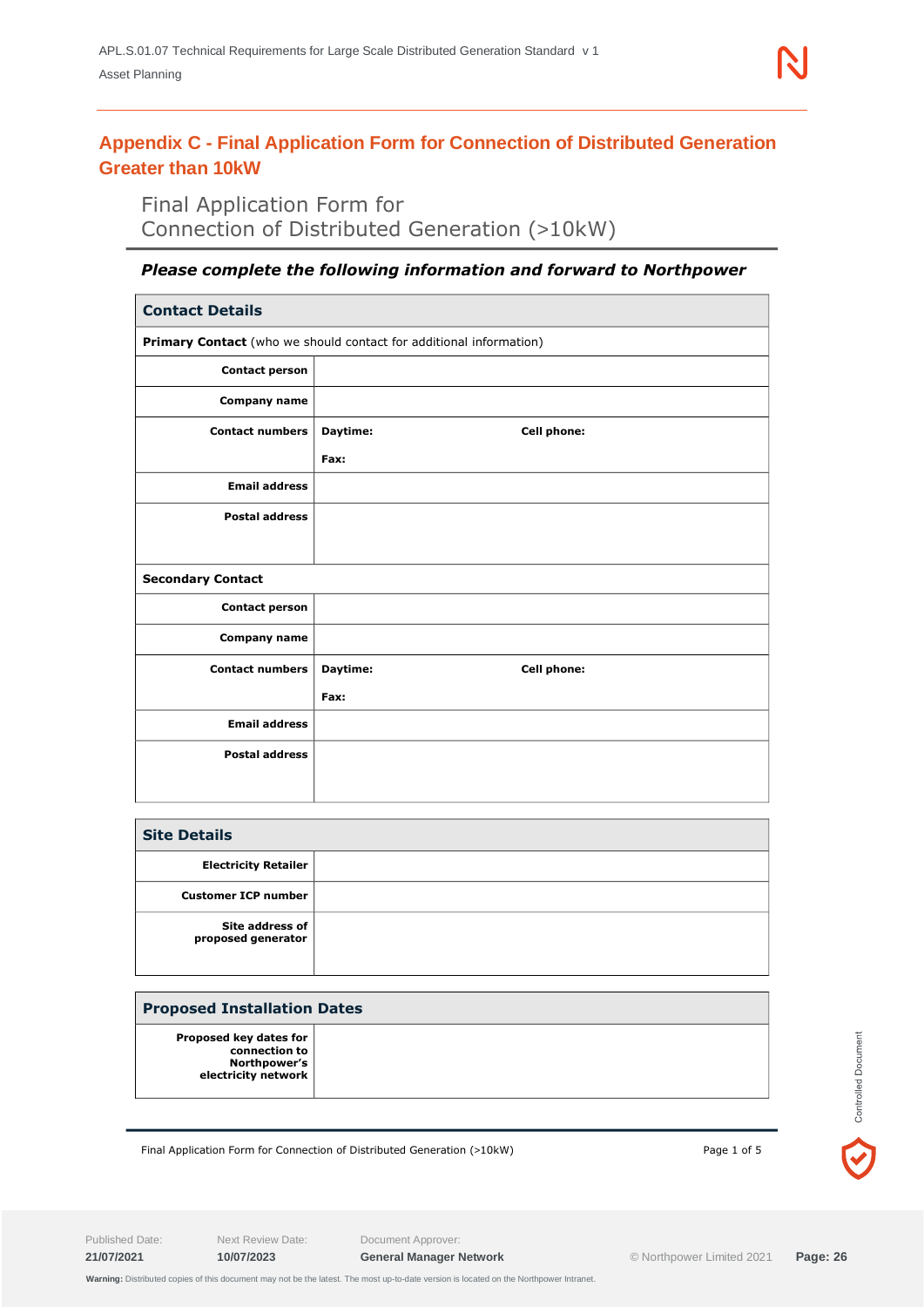| <b>System Specifications</b><br>(for all generation >10kW)                                                                                                                             |          |
|----------------------------------------------------------------------------------------------------------------------------------------------------------------------------------------|----------|
| <b>Generating Plant Data</b>                                                                                                                                                           |          |
| Terminal volts (kV)                                                                                                                                                                    |          |
| Rated kVA                                                                                                                                                                              |          |
| Rated kW                                                                                                                                                                               |          |
| Maximum active power sent out (kW max)                                                                                                                                                 |          |
| Reactive power requirements (kVAr), if any                                                                                                                                             |          |
| Power Factor at maximum kW                                                                                                                                                             |          |
| Type of generating plant (e.g. synchronous, asynchronous)                                                                                                                              |          |
| Type of prime mover                                                                                                                                                                    |          |
| Anticipated operating regime of generation<br>e.g. continuous, intermittent, peak lopping                                                                                              |          |
| Fault level contribution (for large machines this may be<br>covered in the detailed specifications below)                                                                              |          |
| Method of voltage control                                                                                                                                                              |          |
| Generator transformer details, as applicable                                                                                                                                           | Attached |
| Fuel type                                                                                                                                                                              |          |
| Requirements for top-up supplies and/or standby supplies                                                                                                                               |          |
| <b>Interface Arrangements</b>                                                                                                                                                          |          |
| The means of synchronisation between<br>the Distribution Network and the Generator                                                                                                     |          |
| Details of arrangements for connecting with earth<br>that part of the Generator's system directly<br>connected to the distribution system                                              | Attached |
| The means of connection and<br>disconnection which are to be employed                                                                                                                  | Attached |
| Ability of plant to backfeed the external system                                                                                                                                       |          |
| Protection equipment, protection<br>schemes and protection setting                                                                                                                     | Attached |
| Precautions to be taken to ensure the continuance of safe<br>conditions should any earthed neutral point of the<br>Generator's system operated at HV<br>become disconnected from earth | Attached |

 $\blacktriangledown$ 

Published Date: Next Review Date: Document Approver:

 **Warning:** Distributed copies of this document may not be the latest. The most up-to-date version is located on the Northpower Intranet.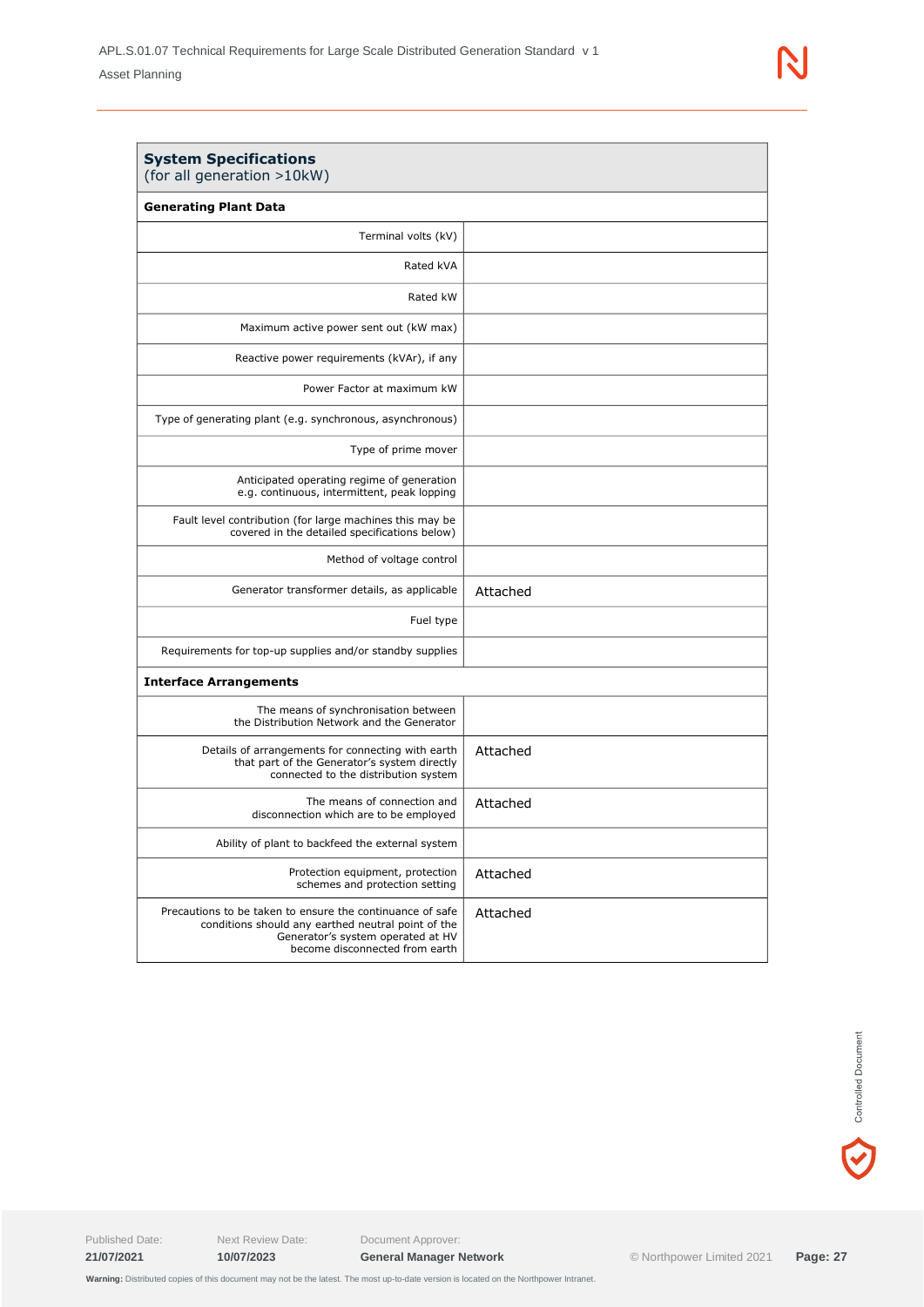| <b>Technical Data</b>                                       |                                                              |          |
|-------------------------------------------------------------|--------------------------------------------------------------|----------|
| Generating plant information<br>(impedances p.u. on rating) |                                                              | Attached |
|                                                             | Type of prime mover                                          |          |
|                                                             | Rated MVA                                                    |          |
| Rated MW                                                    |                                                              |          |
|                                                             | Generator MW/MVAr capability chart (at terminals)            |          |
| Type of excitation system                                   |                                                              |          |
| Inertia constant MW secs/MVA (whole machine)                |                                                              |          |
|                                                             | Stator resistance                                            |          |
| Direct axis reactances                                      | - Sub-Transient                                              |          |
|                                                             | - Transient                                                  |          |
|                                                             | - Synchronous                                                |          |
| Quadrature axis reactances                                  | - Sub-Transient                                              |          |
|                                                             | - Synchronous                                                |          |
| Time constants                                              | - Direct axis Transient                                      |          |
|                                                             | - Direct axis Sub-Transient                                  |          |
|                                                             | - Quadrature Axis Transient                                  |          |
|                                                             | - Quadrature Axis Sub-<br>Transient                          |          |
| Open or short                                               | - Sub-Transient<br>(stating either circuit<br>time constant) |          |
| Zero sequence                                               | - Resistance                                                 |          |
|                                                             | - Reactance                                                  |          |
| Negative sequence                                           | - Resistance                                                 |          |
|                                                             | - Reactance                                                  |          |

 $\blacktriangledown$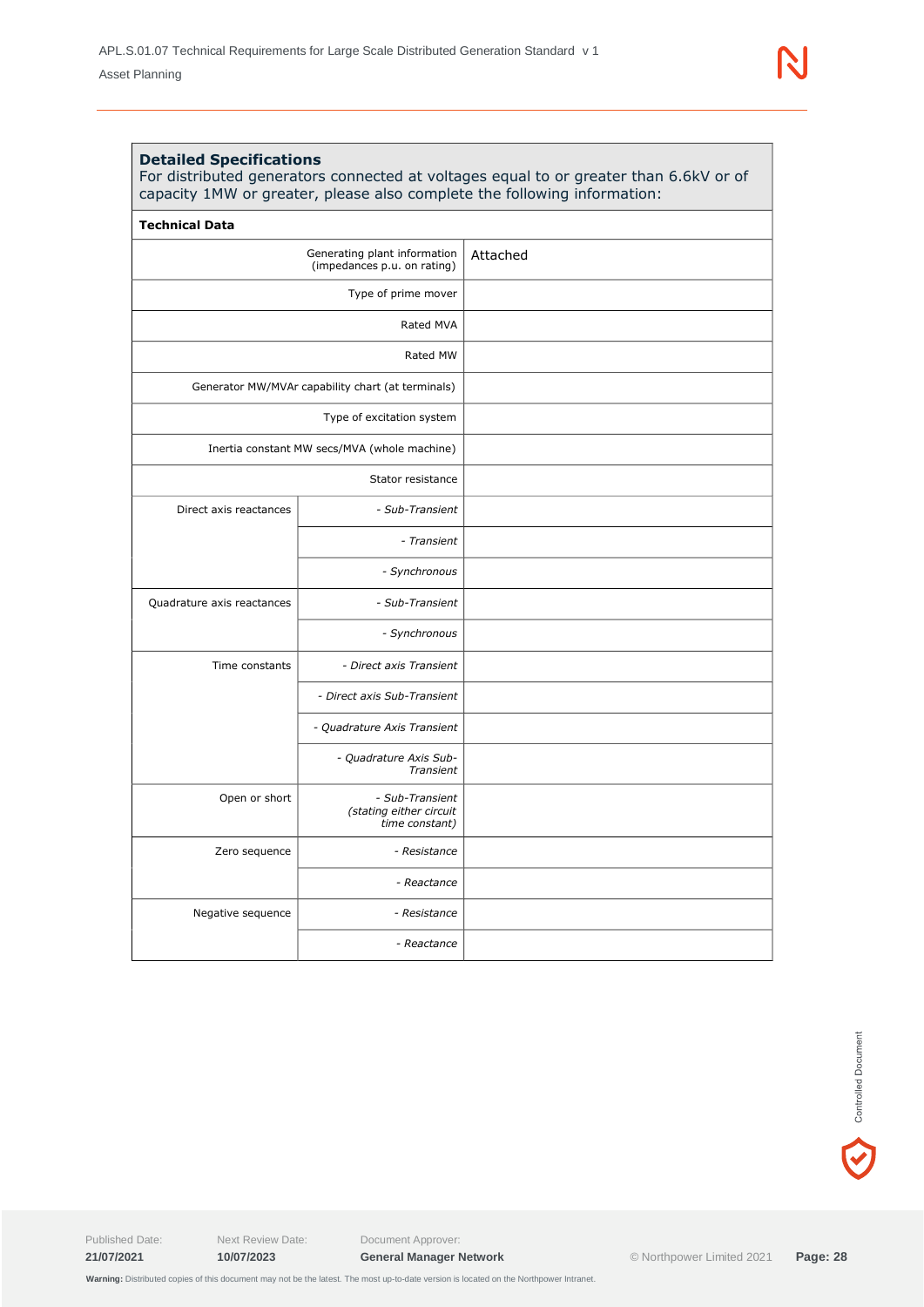| Generator transformer                                                                                                                                                                                                    | - Resistance (RI, Rø)               |          |
|--------------------------------------------------------------------------------------------------------------------------------------------------------------------------------------------------------------------------|-------------------------------------|----------|
|                                                                                                                                                                                                                          | - Reactance (XI, Xø)                |          |
|                                                                                                                                                                                                                          | - MVA Rating                        |          |
|                                                                                                                                                                                                                          | - Tap arrangement                   |          |
|                                                                                                                                                                                                                          | - Earthing                          |          |
|                                                                                                                                                                                                                          | Automatic voltage regulator         |          |
| A block diagram for the model of the AVR system including<br>the data on the forward and feedback gains, time constants<br>and voltage control limits                                                                    |                                     | Attached |
|                                                                                                                                                                                                                          | Speed governor and prime mover data | Attached |
| A block diagram for the model of the generating plant<br>governor detailing the governor flyball, if applicable, and<br>system control and turbine time constants, together with the<br>turbine rating and maximum power |                                     | Attached |
| The means of synchronisation between the Distribution<br>Network and the Generator                                                                                                                                       |                                     |          |
| Details of arrangements for connecting with earth that part<br>of the Generator's system directly connected to the<br>distribution system                                                                                |                                     | Attached |
| The means of connection and disconnection<br>which are to be employed                                                                                                                                                    |                                     |          |
| Ability of plant to backfeed external system                                                                                                                                                                             |                                     |          |
| Protection equipment and protection setting                                                                                                                                                                              |                                     | Attached |
| Precautions to be taken to ensure the continuance of safe<br>conditions should any earthed neutral point of the<br>Generator's system operated at HV<br>become disconnected from earth                                   |                                     | Attached |